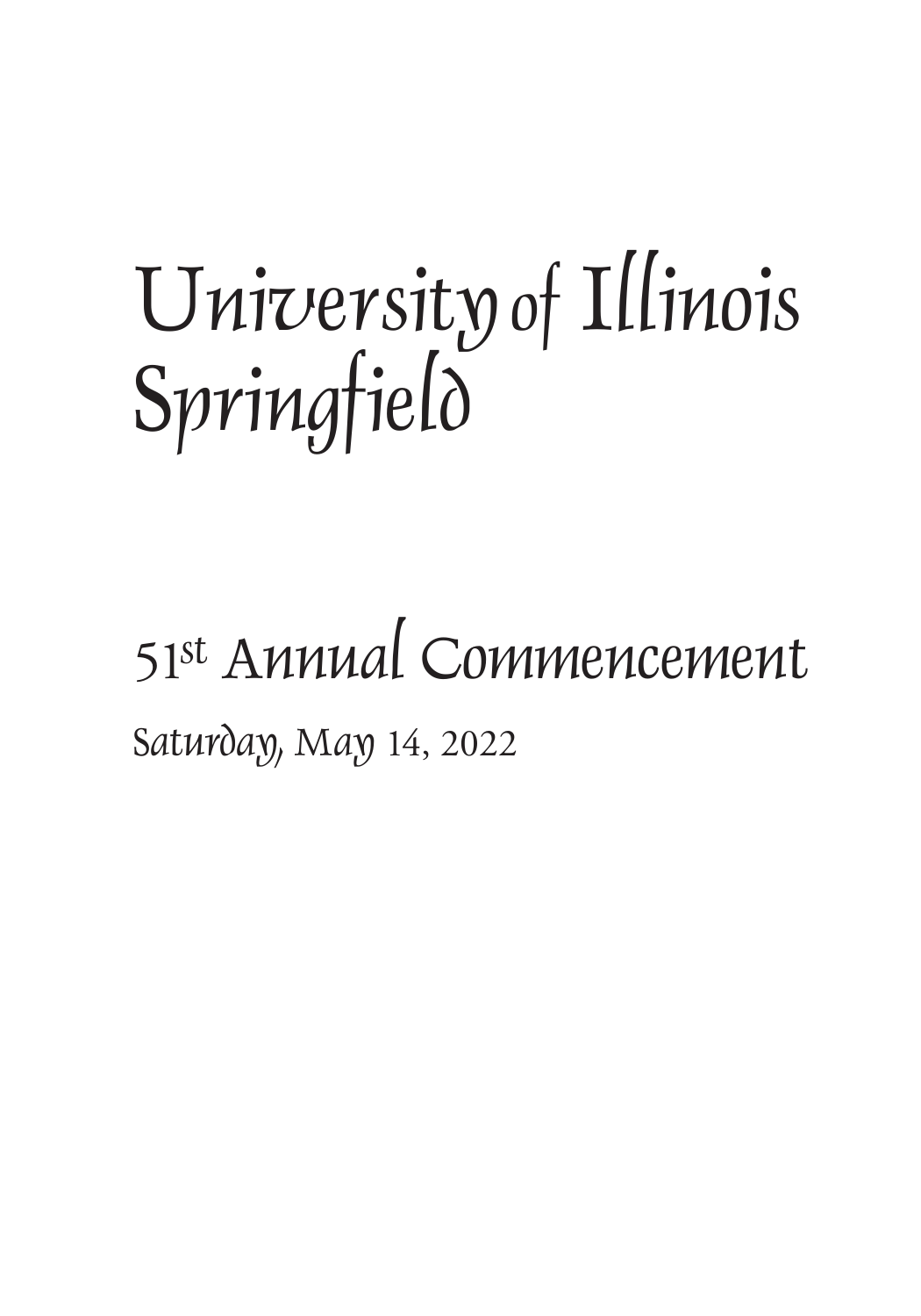### **Greetings**



Donald J. Edwards Chairman, University of Illinois Board of Trustees

 On behalf of the University of Illinois Board of Trustees, and as a proud alumnus of the U of I System, I am honored to bring greetings and congratulations to the Class of 2022!

 You have been through so much to reach today's milestone, juggling your studies with the historic challenges of a global pandemic.

In the process, you have done even more than achieve your dreams. You have also helped make our universities among the safest in our nation – a model for our peers – and I am deeply grateful for your understanding, your cooperation and your sacrifice.

 Although it has been a few years since I was in the seat you are in today, I still remember the mix of excitement and anxiety I felt, not knowing exactly what the future might hold. That feeling is understandable. But rest assured that the world-class education you received here, in and out of the classroom, has given you the foundation to succeed and flourish.

 As you head off to make your mark on the world, know you carry a bond that forever connects you to your years on this remarkable campus. You are joining one of the world's largest alumni networks – nearly 800,000 strong from across the U of I System's three, best-in-class universities. As our alumni have since our founding over 150 years ago, I hope you will carry our flag with pride. Your successes will carry us forward, adding to our global reputation for excellence and attracting the new generations of students who want to follow in your footsteps.

 I hope you will come back to campus often – to share your achievements, your experiences and your insights. And as you are out there changing and improving society, the entire world over, know that all of us you have left behind will be working for you, ensuring that the value and prestige of the degree you worked so hard to earn continues to grow.

Congratulations again, Class of 2022!



Dr. Timothy L. Killeen President, University of Illinois

Congratulations, graduates!

 There are a small handful of days in life that you never forget. From my own experience, I can tell you that today is one of them, so I hope you savor every minute of it.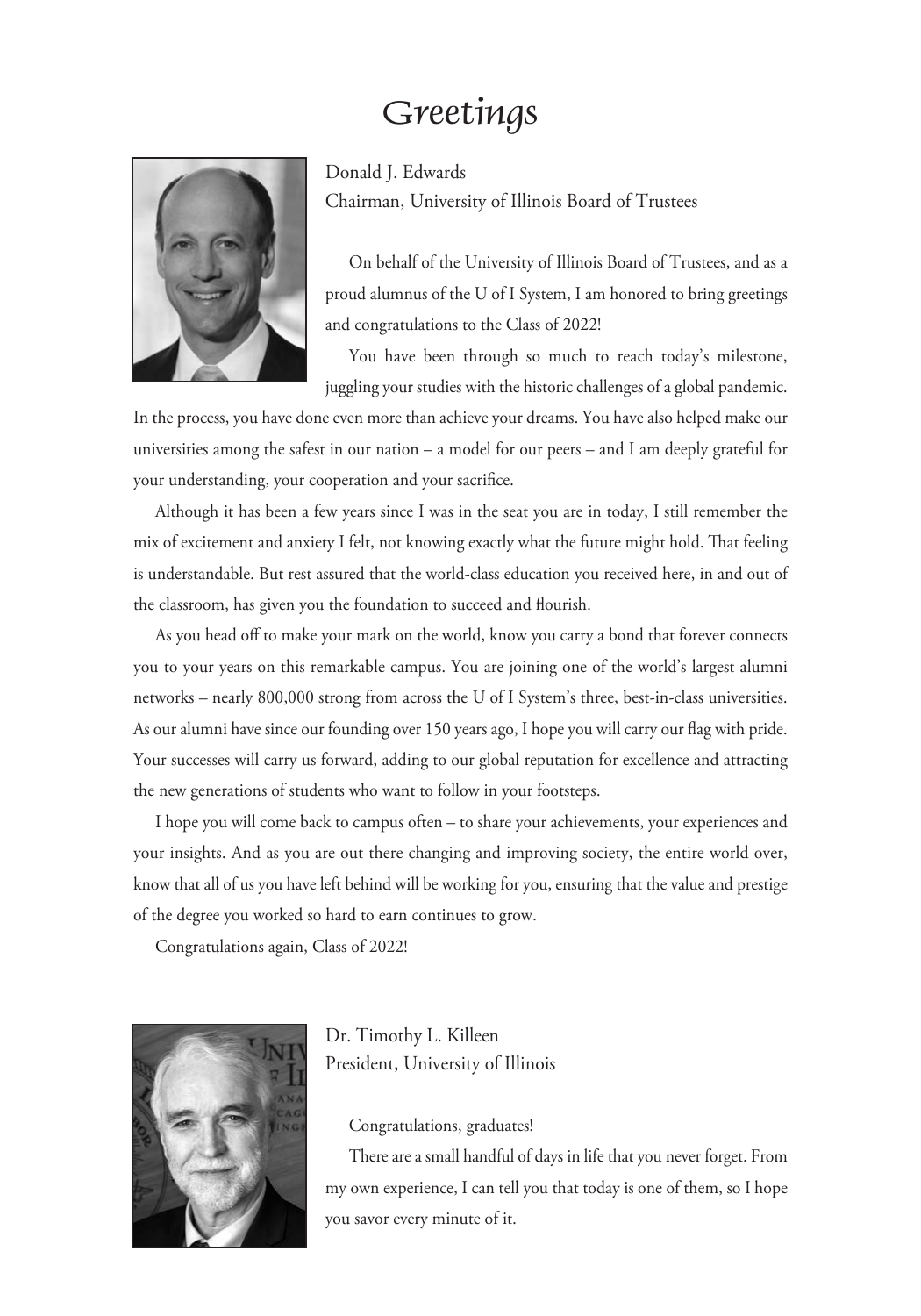The impressive milestone you celebrate today is made even more notable by your dedication and resiliency in completing your degree during a pandemic -– traits that will no doubt serve you well as you begin the next chapter in your life's journey.

 As you go forward in new career paths, additional academic pursuits or whatever your dreams hold, know that your experiences with world-class faculty, with leading-edge academic and student programs and with your fellow students have helped shape you and prepare you well for success. They have set you on a pathway grounded in the talents and civic-minded spirit you nurtured here that will lift your careers, your families and your communities.

 Your alma mater is proud to soon count you among our impressive alumni roster. We hope you will stay connected and involved and come back often.

 On behalf of the entire University of Illinois family, it is an honor to celebrate you. Cherish this special time with colleagues, friends and family, and thrill to the adventures that lie ahead.



Dr. Karen M.Whitney Interim Chancellor, University of Illinois Springfield Interim Vice President, University of Illinois

#### Greetings to the Class of 2022!

I am thrilled to be celebrating this milestone moment—your commencement, and our first in-person traditional ceremony in three years—with you, your loved ones and your UIS family. You are

participating in an important rite of passage that universities have honored for centuries, and throughout my 40-year career in higher education, Commencement has been an annual highlight for me. The opportunity to see years of hard work culminate in a day of joy and celebration is as equally heart-warming as it is inspiring.

YOU made today possible, and I am so proud of your hard work and dedication! I'm also grateful to the faculty and staff of UIS and to the family and friends who helped you get to this momentous day. We are all here to honor you and celebrate your achievements.

The vision of UIS is to provide a pathway to opportunity, a catalyst for change and a space of possibility where as graduates you transform your local and global communities. Wherever you go and whatever you do, I hope the lessons of leadership you have learned at UIS will serve you well.

Please accept my heartfelt best wishes to you and to all who are celebrating with you today. Congratulations on earning your degree!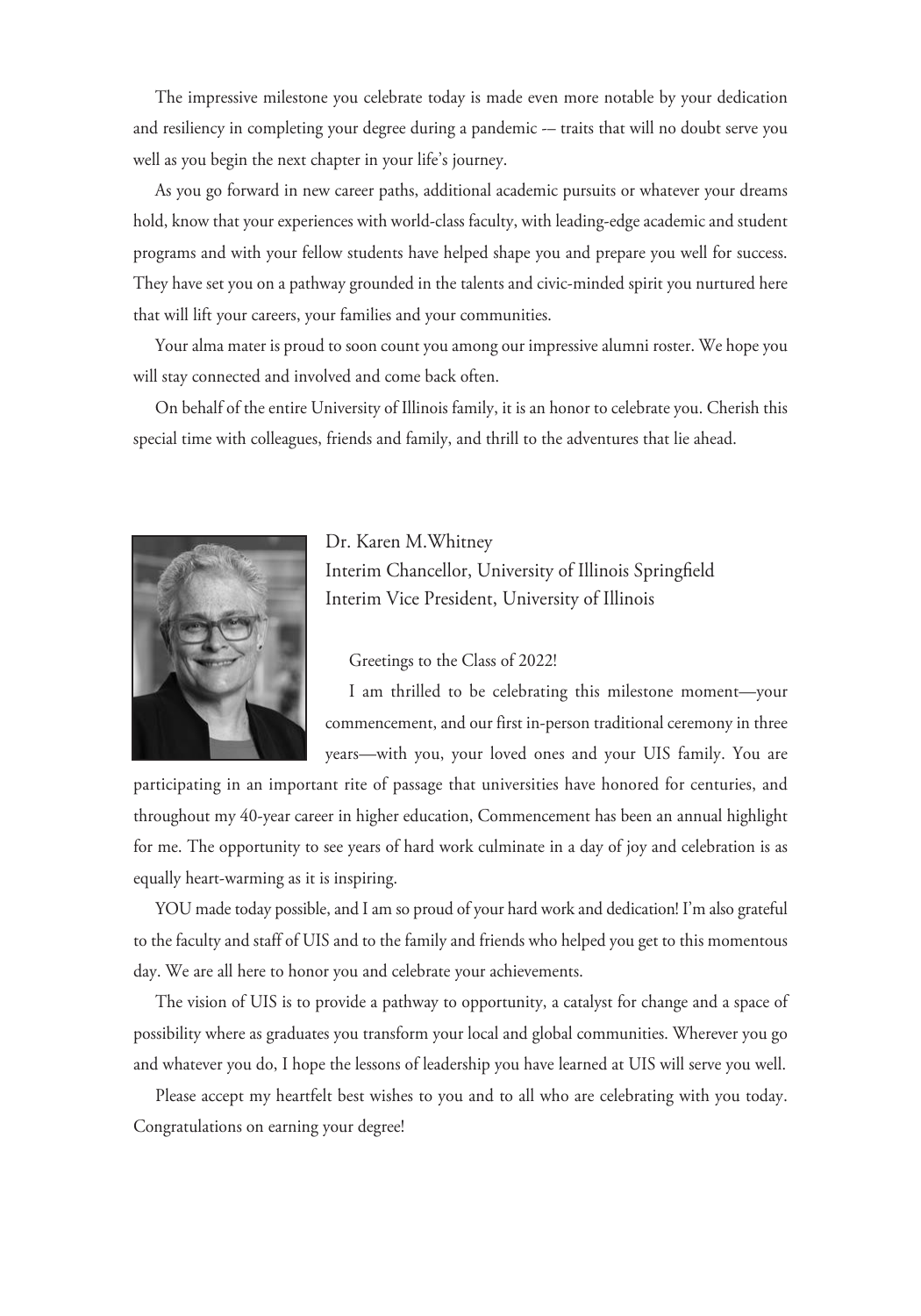

#### Rikeesha V. Phelon, '99 PAA, MA '05 LAS Chair, University of Illinois Springfield Alumni Board

Welcome to the UIS Alumni Association! This supportive and global alumni community of more than 45,000 graduates is united by rich traditions of loyalty, excellence and service to society.

Your graduation is just the beginning of an exciting journey. It's a time to celebrate and give thanks to those who have supported or

helped you along the way. It's a time to embrace the opportunities before you. Your degree will open doors which you never knew existed, and allow you to pursue your life's dreams, passions and ambitions.

Be confident in knowing you share a connection with over 810,000 living graduates of the University of Illinois System, a powerhouse for education and discovery, and widely recognized as among the most innovative university systems in the world. Wherever life takes you, you'll be among those who share the common bond of the University of Illinois degree, and who are making a difference in their neighborhoods, communities and the world.

Make sure to display your diploma! You earned it – be proud and show the world you're a graduate of UIS, and what it means to you. Education is to be celebrated.

Help recruit a new student to UIS! You know exactly what it takes to succeed. The value of our degree will continue to grow with intelligent, hardworking students from diverse backgrounds coming through the doors of our alma mater.

Finally, join UIS Unite! It's our brand new online community connecting alumni and students for career success and community. Expand your professional network, learn new skills, find your next great hire or your next great job at unite.uis.edu.

Congratulations, Class of 2022! Work hard. Be bold. Stay true. Be UIS.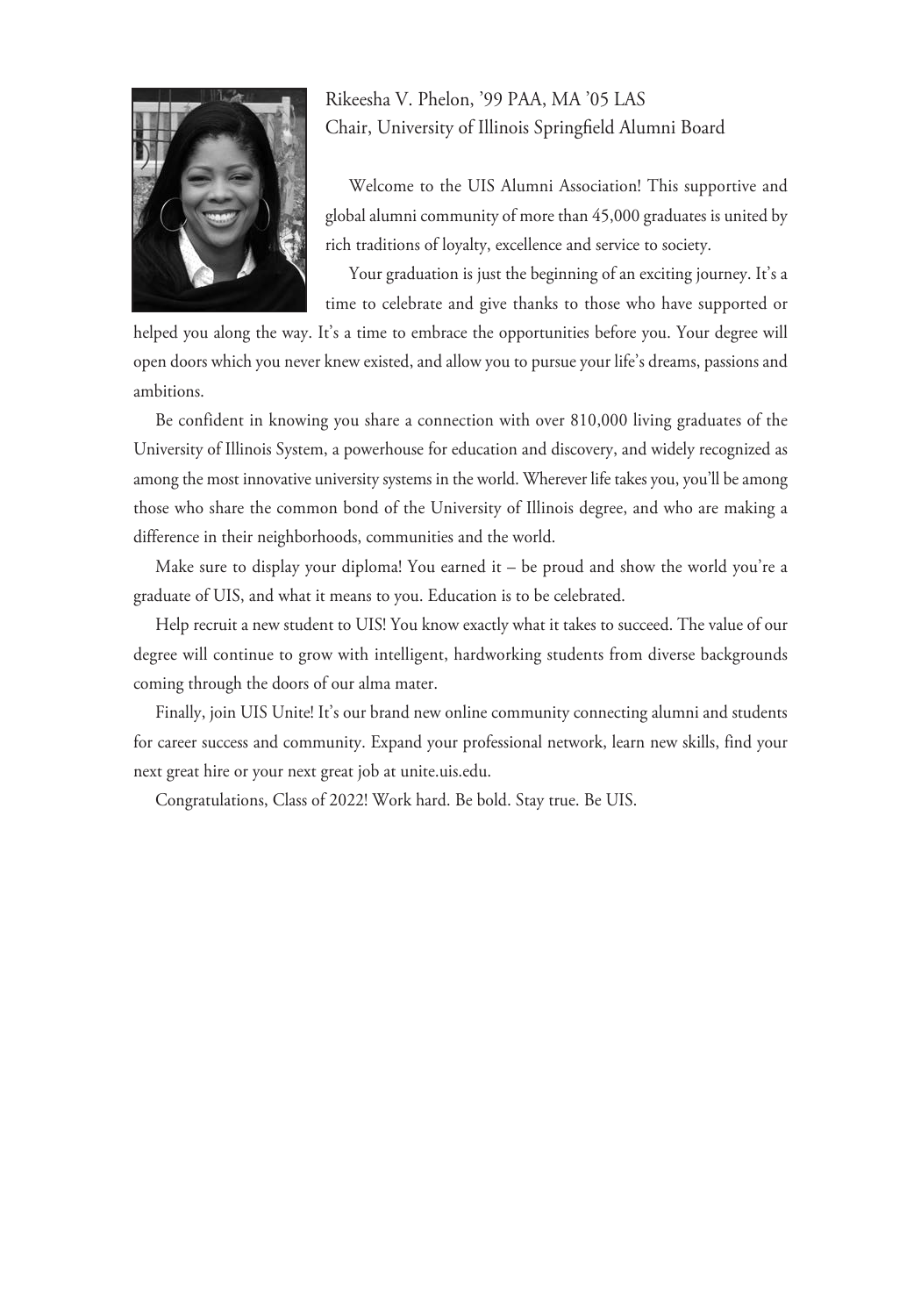### 2022 Commencement Ceremonies

#### **Processional**

 *Pomp and Circumstance Nos. I and IV by Elgar (Audience is asked to remain seated during the processional) Heather Dell, Grand Marshal\* Platform Party Faculty Students*

#### **Musical Selections**

 *Star Spangled Banner by Francis Scott Key Illinois, Illinois by Archibald Johnson/Charles Chamberlin Performed by Meredith E. Crifasi, Class of 2022 (12:30 p.m. ceremony) Brooke Seacrist, Class of 2022 Matthew McKenney, Class of 2023 (5:30 p.m. ceremony)*

#### **Opening Remarks**

 *Karen M. Whitney, Interim Chancellor*

#### **Greetings From the University of Illinois Board of Trustees**

 *Sarah Phalen, Trustee, BA '93 and MBA '99 CBM alumna* 

#### **Greetings from the President**

 *Timothy L. Killeen, President, University of Illinois (5:30 p.m. ceremony)*

#### **Introduction of Student Commencement Speaker**

 *Ann Comerford, Interim Vice Chancellor for Student Affairs*

#### **Remarks to Fellow Graduates**

 *Antone Evans, Jr., Class of 2022 (12:30 p.m. ceremony) Jocelyn Nelson, Class of 2022 (5:30 p.m. ceremony)*

#### **Presentation of Doctoral Degree Candidates**

 *Dennis Papini, Provost/Vice Chancellor for Academic Affairs (5:30 p.m. ceremony)*

#### **Conferring of Doctoral Degrees**

 *Timothy L. Killeen, President, University of Illinois (5:30 p.m. ceremony)*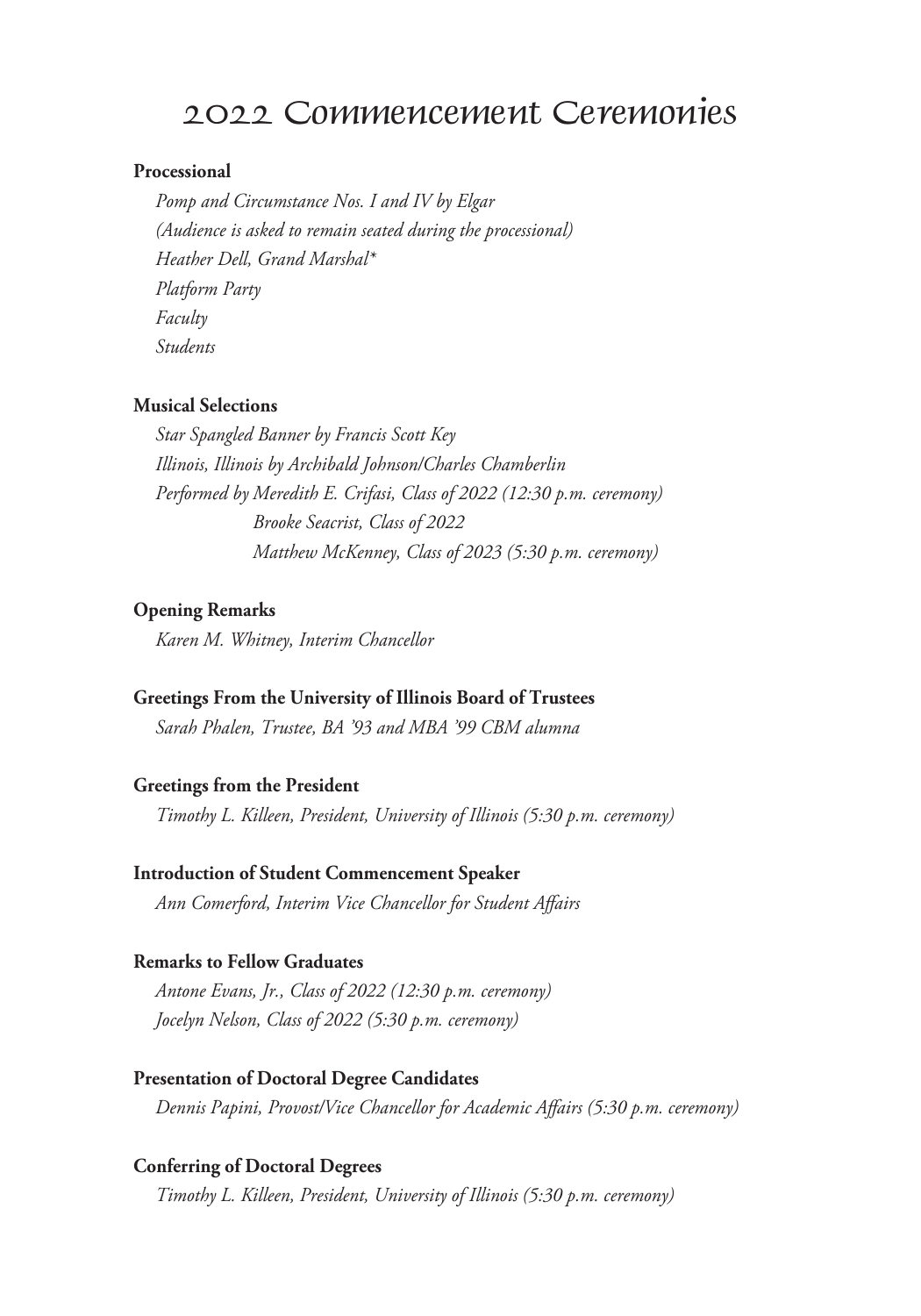### 2022 Commencement Ceremonies

#### **Presentation of Master's Degree Candidates**

 *Dennis Papini, Provost/Vice Chancellor for Academic Affairs*

#### **Conferring of Master's Degrees**

 *Karen M. Whitney, Interim Chancellor (12:30 p.m. ceremony) Timothy L. Killeen, President, University of Illinois (5:30 p.m. ceremony)*

#### **Presentation of Bachelor's Degree Candidates**

 *Dennis Papini, Provost/Vice Chancellor for Academic Affairs*

#### **Conferring of Bachelor's Degrees**

 *Karen M Whitney, Interim Chancellor (12:30 p.m. ceremony) Timothy L. Killeen, President, University of Illinois (5:30 p.m. ceremony)*

#### **Presentation of Graduates**

(See "Student Walk Order" section for the approximate sequence in which students will walk across the stage) \*\*

 *College of Liberal Arts and Sciences (12:30 p.m. ceremony) College of Business and Management (5:30 p.m. ceremony) College of Education and Human Services (5:30 p.m. ceremony) College of Public Affairs and Administration (5:30 p.m. ceremony)*

#### **Closing Remarks**

 *Karen M. Whitney, Interim Chancellor*

#### **Recessional**

 *Pomp and Circumstance Nos. I and IV by Elgar (Students and audience are asked to remain seated during the recessional) Heather Dell, Grand Marshal\* Platform Party Faculty*

*\* Grand Marshal is an honorary title conferred each year on a professor by vote of the UIS faculty.*

*\*\* Graduates' names are read by Tim Schweizer, Broadcaster for Sports Radio 92.3/1450 in Springfield; Hannah Meisel, Statehouse Editor, NPR Illinois*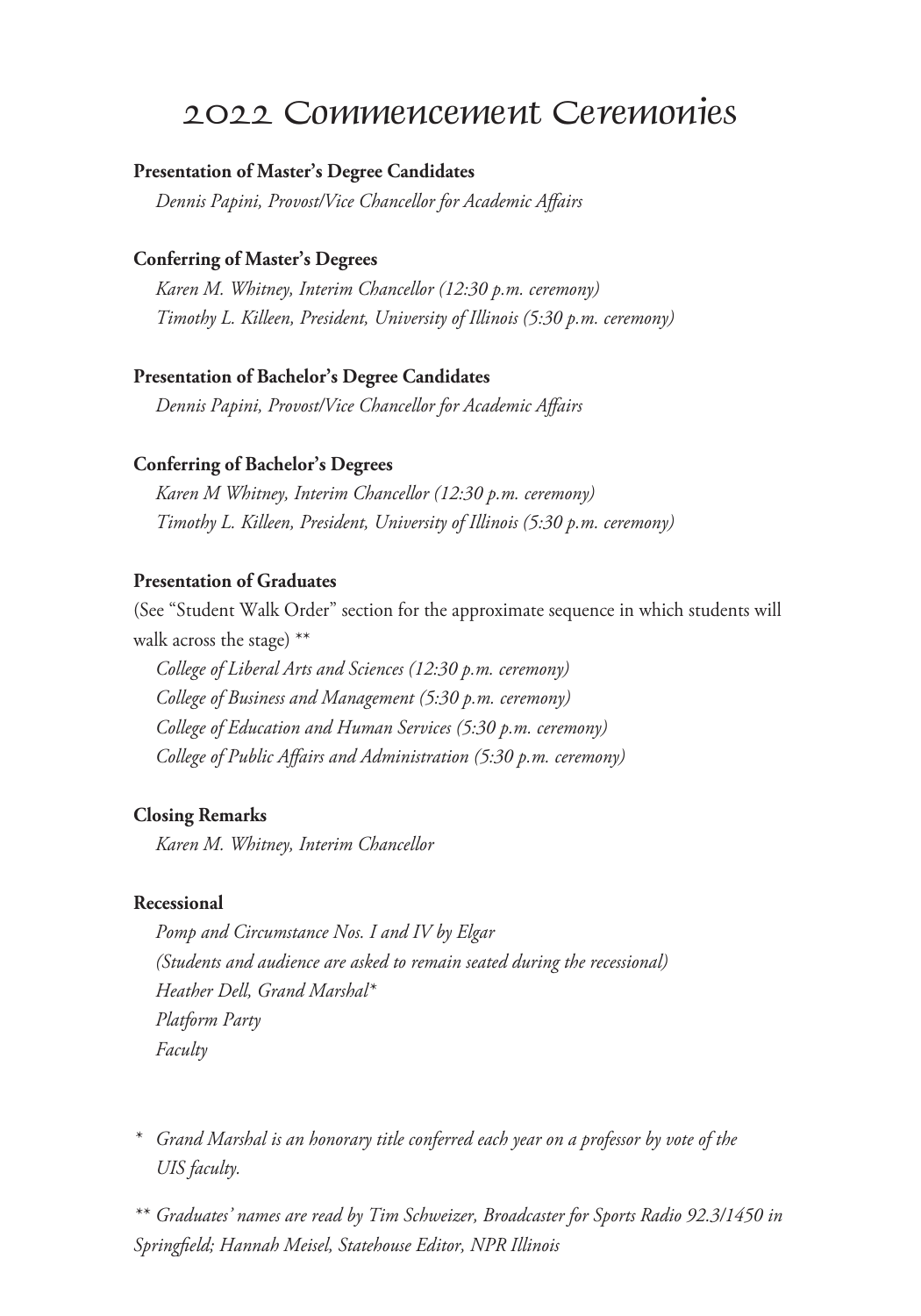### The Marshals

 The faculty and students who comprise each program committee on campus select one graduating student who best exemplifies the goals and spirit of each program. Those students have been designated as program marshals and may be identified by the gold stoles they wear.

#### **College of Business and Management**

**Accountancy** Allie N. Fry – B.A. Jessica A. Simmons – M.A.

**Business Administration** Menno Servaes – B.B.A. Olivia N. Klein – M.B.A.

**Economics** Rommel C. Shaw – B.A. **Management Information Systems** Kaitlyn J. Kemper – B.S. Apoorva Acharya Lingachar – M.S.

#### **College of Education and Human Services**

**Education** Ellen Linderman – M.A.

**Educational Leadership** Paula Marie Stewart – M.A. **Elementary Education** Nyla Y. Cooper – B.A.

**Middle Grades**  Grace Negron – B.A.

**Human Development Counseling** Ashley Pruitt – M.A.

**Human Services** Jocelyn M. Nelson – M.A.

**Social Work** Janet Rodriguez – B.S.W.

#### **College of Liberal Arts and Sciences**

**Athletic Training** Malcolm Taylor – M.A.

**Biology** Angelina M. Einert – B.S.

**Biochemistry** Becky Lynn Rose – B.S.

**Chemistry** Matthew Joseph Lapsley – B.S.

**Communication** April Bergman – B.A. Claire Starling – M.A.

**Computer Science** Zelal S. Mustafaoglu – B.S. Antone J. Evans, Jr. – M.S.

**Data Analytics** Adam S. Avalos – M.S.

**English** Alison W. Pfaff – B.A. Cindy M. Daugherty – M.A.

**Exercise Science**  Daniel J. Mahony – B.S.

**History** Anna M. Curry – B.A. Katie L. Brethorst – M.A.

**Information Systems Security** Meredith M. Niermann – B.S.

**Liberal and Integrative Studies** Amilyn M. Gabbard – M.A.

**Liberal Studies** Michelle J. De Sutter – B.A.

**Mathematical Sciences** Rachel Nicole Huls – B.A.

**Medical Laboratory Sciences**  Mildred L. Wallace – B.S.

**Philosophy** Kathleen Conlon Wasik – B.A.

**Psychology** Christa Cheyenne Willoughby – B.A.

**Sociology/Anthropology** Skye Williams – B.A.

**Visual Arts** Hasani A. Cannon – B.A.

#### **College of Public Affairs and Administration**

**Criminology and Criminal Justice** Yelixa Lopez – B.A.

**Environmental Sciences** Grace DeCarlo – M.S.

**Environmental Studies** Abigail Way – B.A.

**Global Studies** Angelica M. Linaries – B.A.

**Legal Studies** Claire E. Oettel – B.A. Abigail R. Smallman – M.A.

**Political Science** Taryn M. Christy – B.A. True Merritt – M.A.

**Public Administration** Danielle P. Kyle – M.P.A. Joseph J. Schweickert – D.P.A.

**Public Affairs Reporting** Taylor A. Vidmar – M.A.

**Public Health** Benjamin C. Fletcher – M.P.H.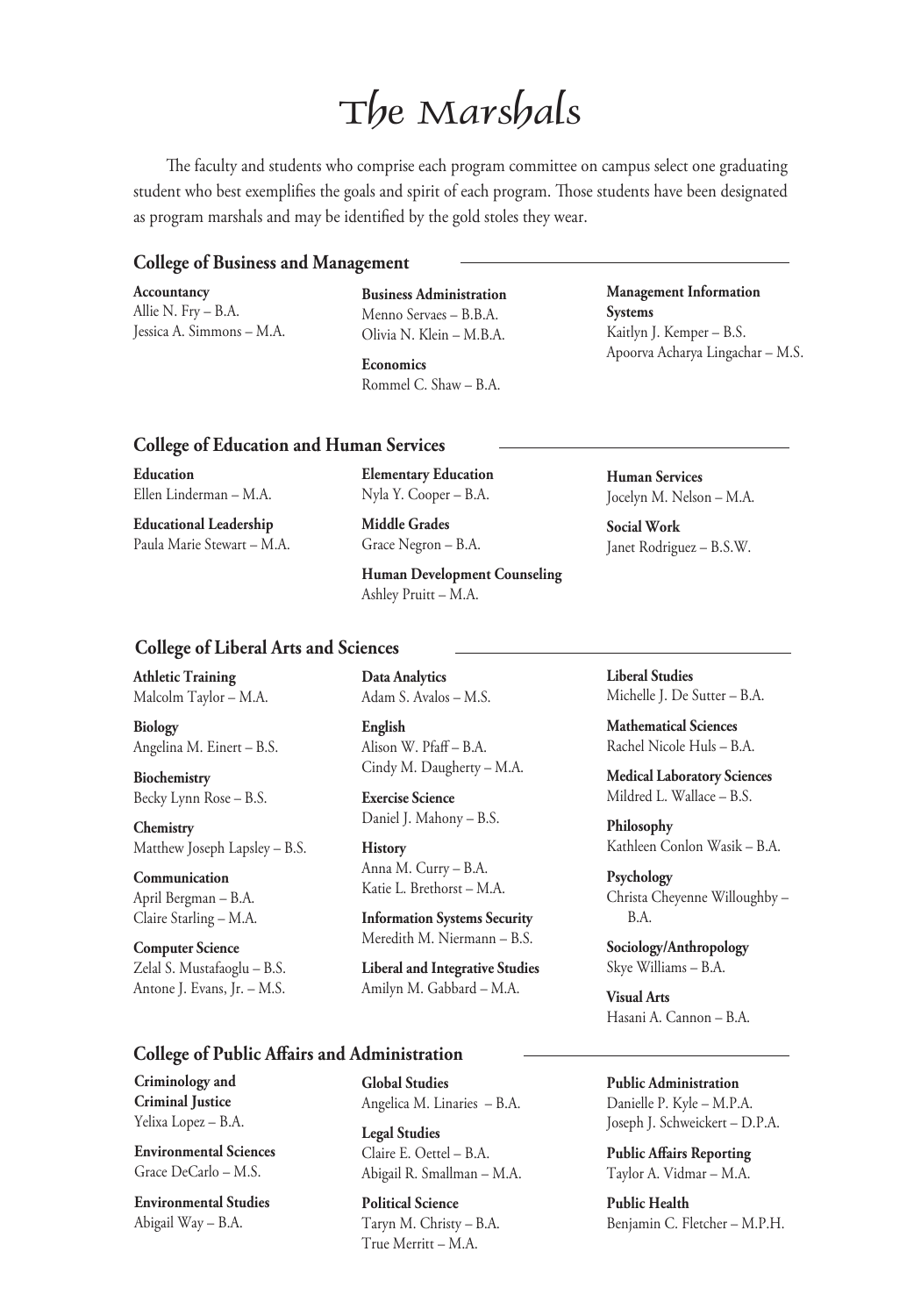### Graduate Academic Honors Awards

| Karlee Brimberry  Outstanding Student in Human Development Counseling               |
|-------------------------------------------------------------------------------------|
|                                                                                     |
|                                                                                     |
|                                                                                     |
|                                                                                     |
|                                                                                     |
|                                                                                     |
|                                                                                     |
|                                                                                     |
|                                                                                     |
|                                                                                     |
| Mohammad Rashed Outstanding Student in Management Information Systems               |
|                                                                                     |
| Denise C. Sagendorph (Contact Contact Contact Cutstanding Student in Data Analytics |
| Elizabeth L. Seils  Outstanding Student in Public Affairs Reporting                 |
| Stanley J. Sharkey Outstanding Graduate Student in Political Science                |
|                                                                                     |
|                                                                                     |
| Paula Marie Stewart  Outstanding Capstone in Educational Leadership                 |
|                                                                                     |
|                                                                                     |
| Catherine J. Weightman-Moore Outstanding Graduate Student in Human Services         |
| Susan Zwiebel (al. 1993) Museum Museum Museum Museum Museum Achievement             |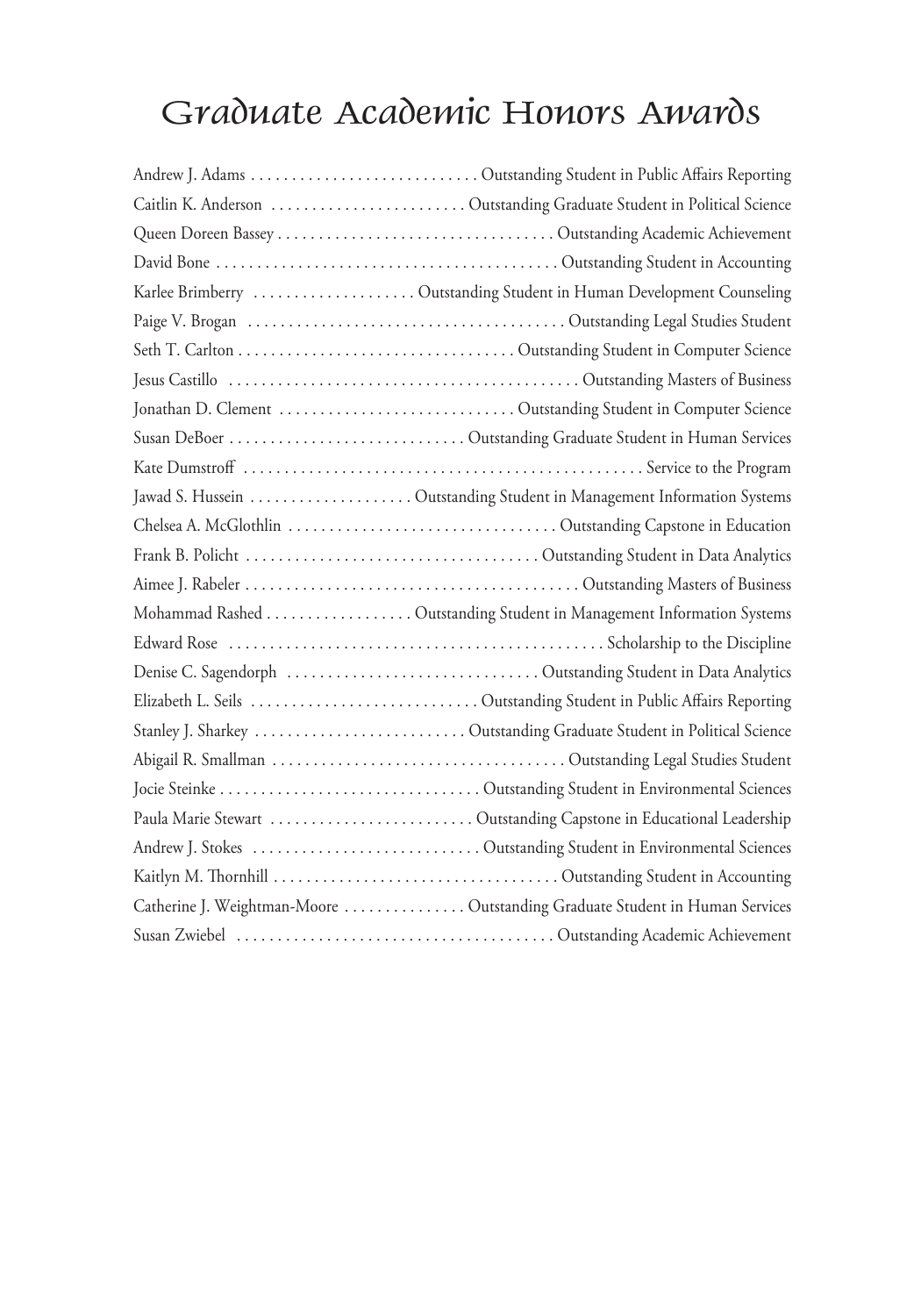### Student Walk Order

Students will be grouped by program (degree/major) within their respective college as indicated below.

#### **12:30 p.m. Ceremony**

#### **COLLEGE OF LIBERAL ARTS AND SCIENCES**

*Dr. Lan Dong, Interim Dean*

| Athletic Training (Master's)            |
|-----------------------------------------|
| Biochemistry (Bachelor's)               |
| Biology (Bachelor's)                    |
| Chemistry (Bachelor's)                  |
| Communication (Master's, Bachelor's)    |
| Computer Science (Master's, Bachelor's) |
| Data Analytics (Master's)               |
| English (Master's, Bachelor's)          |
| Exercise Science (Bachelor's)           |
| History (Master's, Bachelor's)          |

Information Systems Security (Bachelor's) Liberal & Integrative Studies (Master's) Liberal Studies (Bachelor's) Mathematical Sciences (Bachelor's) Medical Laboratory Science (Bachelor's) Philosophy (Bachelor's) Psychology (Bachelor's) Sociology/Anthropology (Bachelor's) Visual Arts (Bachelor's)

#### **5:30 p.m. Ceremony**

#### **COLLEGE OF PUBLIC AFFAIRS AND ADMINISTRATION**

#### *Dr. Robert Smith, Dean*

Public Administration (Doctoral) Political Science (Master's, Bachelor's) Criminology and Criminal Justice (Bachelor's) Public Administration (Master's, Bachelor's) Environmental Sciences (Master's) Public Affairs Reporting (Master's) Environmental Studies (Bachelor's) Public Health (Master's) Global Studies (Bachelor's) Public Policy (Bachelor's) Legal Studies (Master's, Bachelor's)

#### **COLLEGE OF EDUCATION AND HUMAN SERVICES**

*James Ermatinger, Interim Dean*

Education (Master's) 
Human Services (Master's) Educational Leadership (Post-Master's, Master's) Middle Grades (Bachelor's) Elementary Education (Bachelor's) Social Work (Bachelor's) Human Development Counseling (Master's)

#### **COLLEGE OF BUSINESS AND MANAGEMENT**

*Dr. Somnath Bhattacharya, Dean*

Accountancy (Master's, Bachelor's) Economics (Bachelor's) Business Administration (Master's, Bachelor's) Management Information Systems

(Master's, Bachelor's)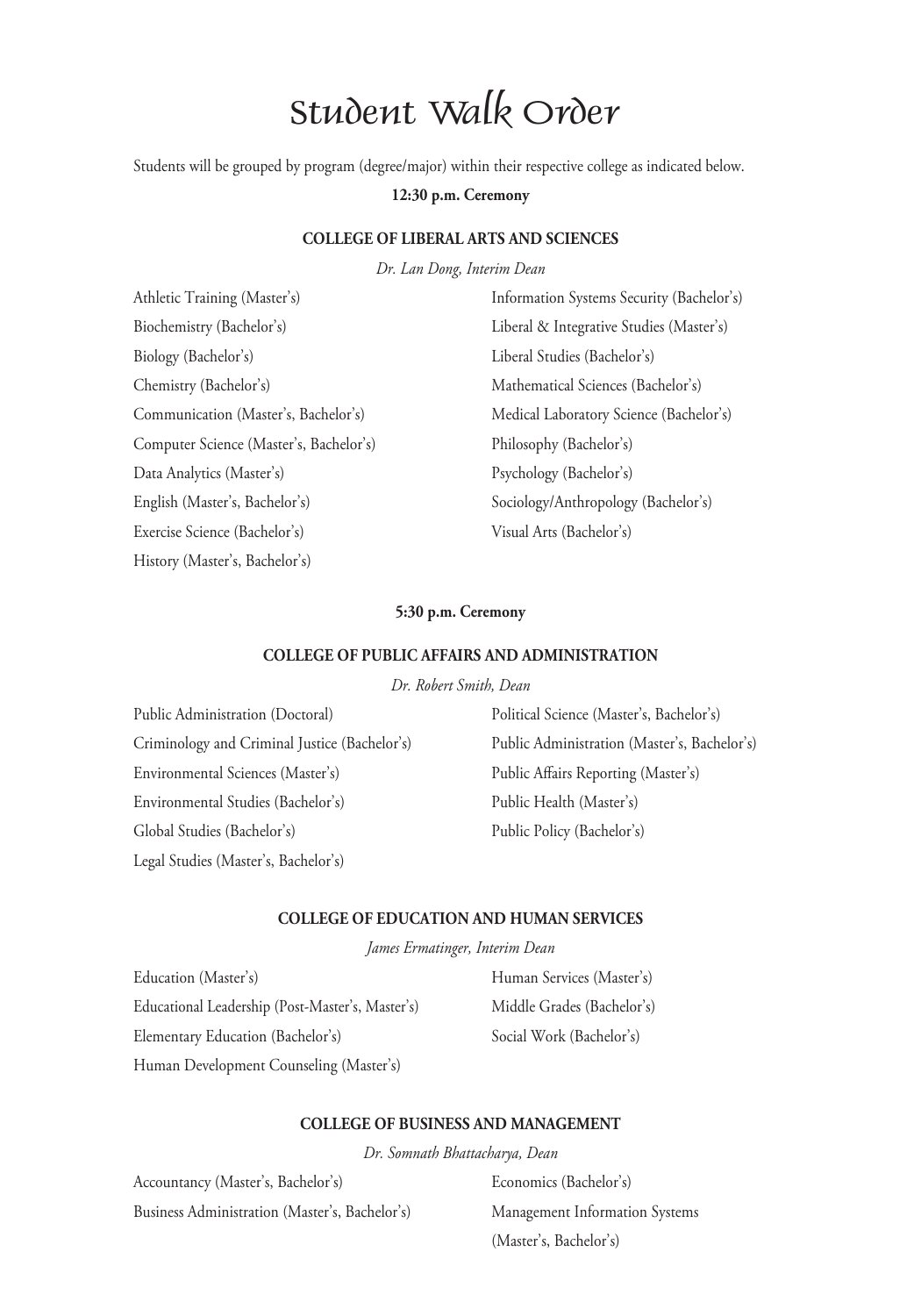Honors are a means of recognizing and encouraging superior academic achievement among baccalaureate candidates. Final designation of honors is subject to change due to final semester grades.

- ◆◆◆ Summa cum laude
- ◆◆ Magna cum laude
	- Cum laude
	- ✜ Capital Scholars Honors Student

# Doctor of Public Administration

Joseph J. Schweicker

Driss El Akrich (Group) Joseph J. Schweicker (Grystal Ellen Snodgrass

Jacqueline Lorraine Newman

Troy Gene Scott

# Certificate of Advanced Studies

Barbara Elizabeth Ballard Terrance DeWayne Jordan

Kylee Marie Orr Bradley John Polanin Lisa Leigh Schuenke

Candi Jo Shaver

# Master of Arts

Paige Vallely Brogan Jacob Morgan Brown Derricka T. Brownlow Callie Marie Brunswig Rachel Emily Kathleen Carter Lydia Jude Cernich Aaron Il Cha Lulu Cheng Cynthia Annette Cherry Desiree Andrea Childers Alexis Jean Coffey Kelly Renee Collinson Daniel John Connolly Megan Marie Cook Nathan Lee Cooper Jaycee Jo Craver Cindy Michelle Daugherty Jonathan Wesley Davis Tia N. Davis Susan DeBoer Rebecca K. Dein Melanie Tyler Demanes Bernard Thomas Donovan Kate Rose Dumstorff Lorie Angela Dwyer Blair Desloge Egan Katherine Farrell Patricia Lynn Fenton Brooke Renea Ferree Dustin Chavez Fletcher Angela Noel Ford Jacqueline R. Foster Amilyn M. Gabbard Maria Cristina Gardner Charles A. Aaron Andrew James Adams Natty A. Akpulonu Amy Aldy Sheila Amegan Caitlin Kristine Anderson Kaila Archibald Taylor Rebecca Avery Caitlin Rose Barrett Patton Aji Oumie Barrow Grant Patrick Beeler Elise Frances Scannell Black Sarah Blalock David Bone Leigh Seely Brannan Katie L. Brethorst Karlee Renee Brimberry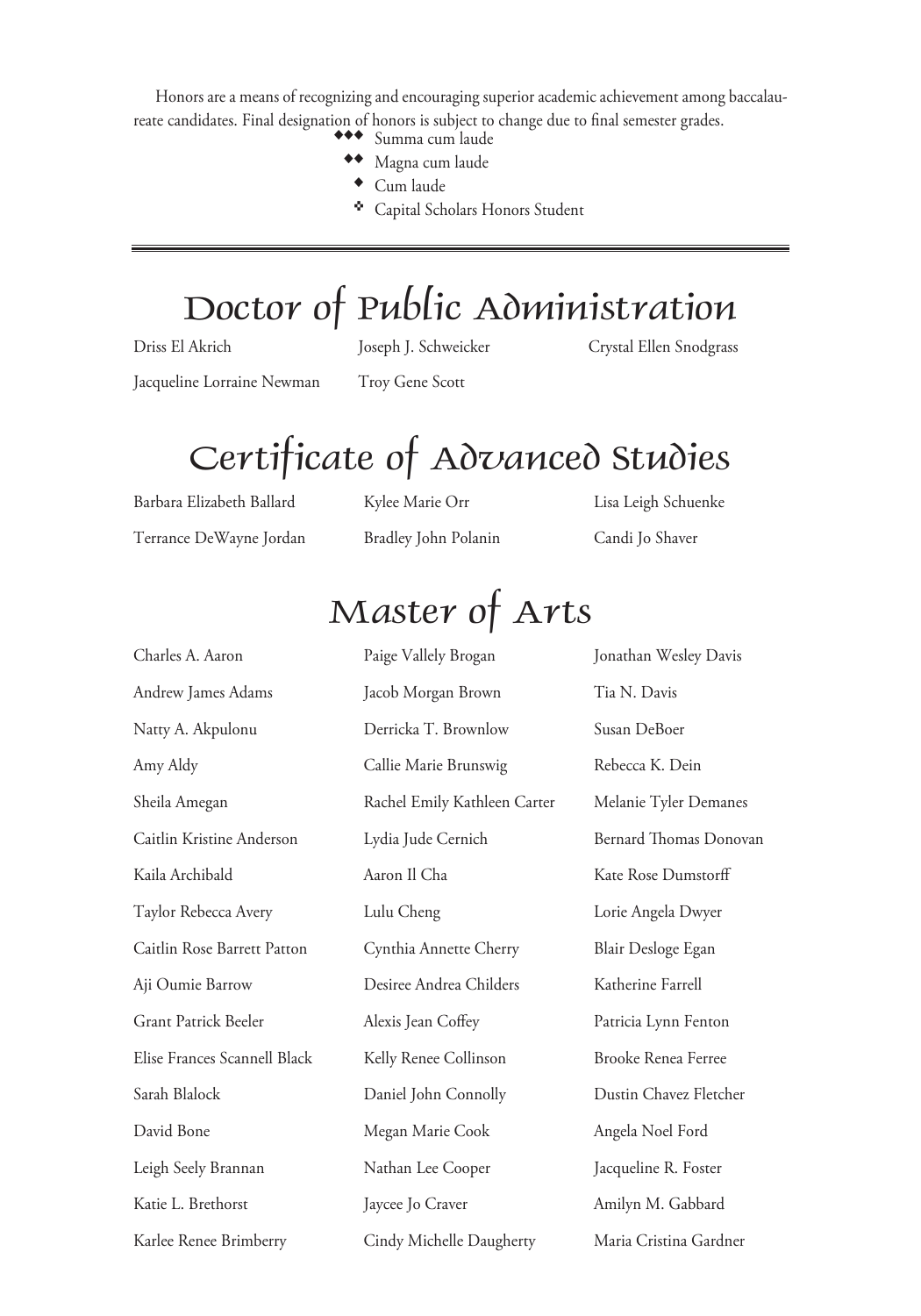Antonia Genisio Gracie George Catherine Ann Gettings Denise Sharee Gibson Debra A. Gough Ryan D. Gougis Deborah Gray Patricia Long Haas Logan D. Haefner Eiman Hamad Kala Hammer Sarah Marie Hammond Jacqueline Estelle Harris Desmond Hayes Rebecca Paige Heath Tatanisha Elaine Henderson Katherine Ann Hoffman Erica Rae Hougen Julie Ann Jackson Kaddijatou Jallow Cashay Monay Jefferson Kassandra Virginia Johnson Gabrielle Helen Jones Jessica Janay Joyner Anna Grace Kanai Emily Kapper Ashley Kay Keeling Michelle Alexandra Kero Amy King Emmons Franklin King Grace Elizabeth Kinnicutt Jenna Colette Kotas

Benjamin Michael Kramer Caroline Binder Kubzansky Michael James Lambert Stephanie Lynn Lelys Ellen Anna Linderman Isabel Lozoya Deja A. Luckett Bradley P. Luttrell Christin Nicole Mathias Chelsea A. McGlothlin Christopher James McGregor Chaim Andrew McGuire David Franklin McLaughlin Aryana J. McPike True Merritt Patricia Louise Meyer Kirsten Renee Montgomery Linnea Ann Morgan Geraldina Mulville Jocelyn Mariah Nelson Noel Marie Nightingale Lamin E. Njie Heath Paul Norman Megan O'Brien Sarah Jean Ogeto Devin Ortega Osasu Marvin Osaghae Kendra Mae Painter Amy Palo Alissa Nicole Pankey Christian Pedone Barbara Ann Peebles

Rebekah Bethany Tehillah Piatt Brigetta Rose Pieper Susan Marie Powers Ashley Claire Pruitt Carolina Quevedo Aranda Dayle Lynnette Rebelsky Julia C. Riffey Shanna Rigg Vanessa Ann Riggins Brighton Joelle Robbins Edward Thomas Crawford Rose Hateeyat Nagumsi Salifu Cynthia Lizbeth Sanchez Quinishai Shontell Scherer Juan Carlos Schrader Tearched Henry Scott Mason Olivia Seggebruch Elizabeth Louise Seils Stanley J. Sharkey Janson Dale Shehorn Shrayesh Shrestha Jessica Ann Simmons Nalinie Singh Erica Slayback Abigail Rose Smallman Justin Allen Smock Allison Rae Splitt Claire Alexandra Starling Paula Marie Stewart Margaret Elizabeth Strahan Brad J. Suhling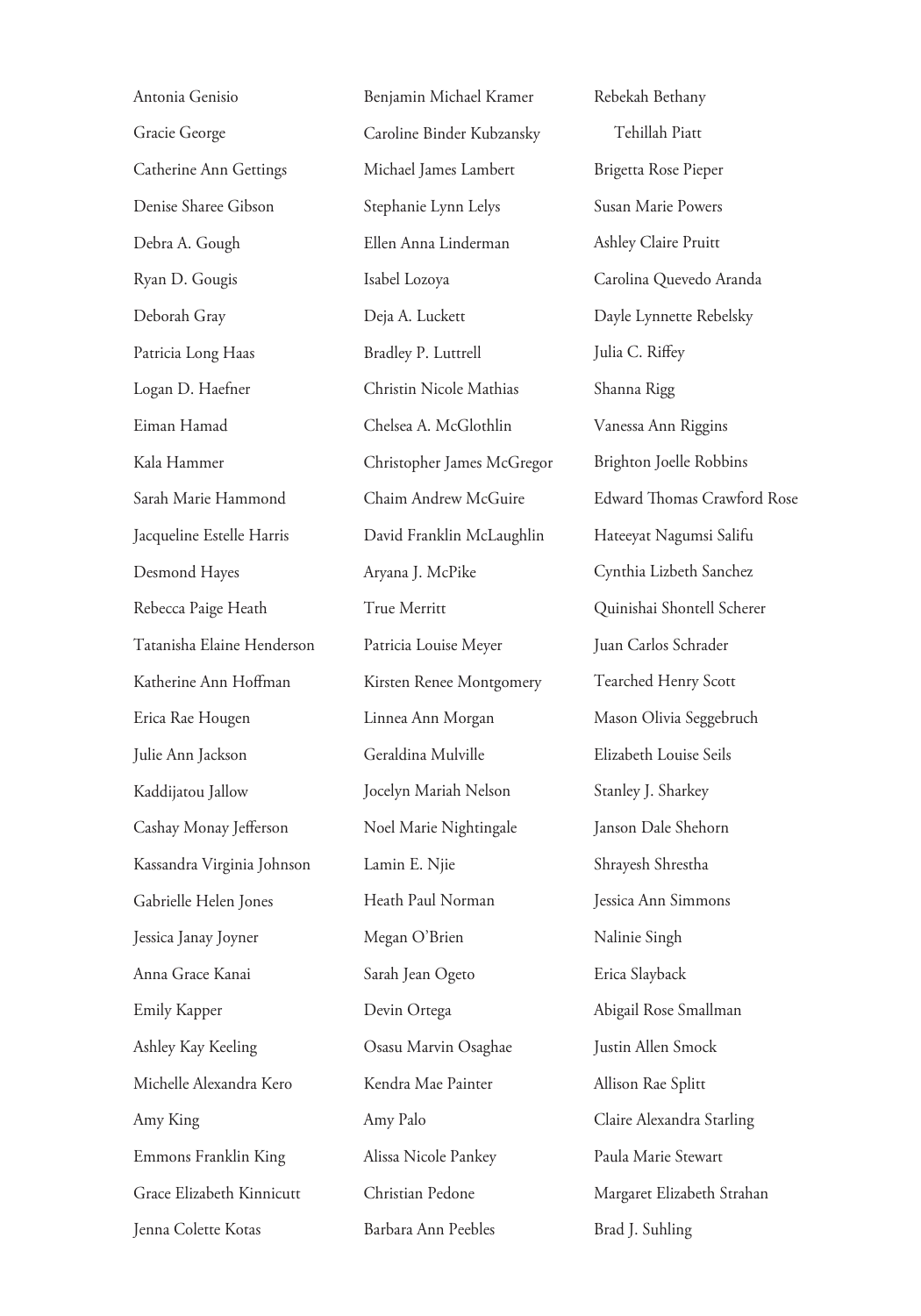Jacob C. Tebbe Carlis Lichelle Thomas Kaitlyn Marie Thornhill Lauren Mary Toner Angelica Marie Torres Carla Marie Townsend

Robin Crystal Vaughn Deena M. Vecchiollo Taylor Ann Marie Vidmar Catherine Jane Weightman- Moore Roderick A. Whiteside

Courtney Wiedeman Jasmin Lashonda Woolfolk Albert Zangrilli Cameron Nathaniel Zunkel

# Master of Athletic Training

Alexandra Marie Lauer Ryan Richard Margold Malcolm Jamison Taylor

### Master of Business Administration

Clayton Hamilton Bradley Wade Harden Erin Hartnett Matthew David Haury Robin Jesse Hendriks Lanie Victoria Hicks Sally Katherine Hixson Sarah E. Holmes Lauren Elizabeth Huffines Jesse Robert Hutton Amy S. Jenkins Olivia Noelle Klein Ashwin Kumar Komat Reddy Kelsey Elaine Kottapu Alexandra Magali Lucero Badria Mohammed Luteify Faiza M. Luteify Mitchell Malcolm Christopher G. Mathieu Tytianna Unique Murray Matthew Lee Nichols Rachel G. Pace Sydney N. Payne Aimee Jacqueline Rabeler Destiny Journet Ramsey Chad Arthur Rickman Frederick William Schaper Clara Christine Schmidt Cade Johnathan Sestak Kristan Brianne Shaffer Patrick James Shea Madeline Claire St. Aubin Elizabeth Rose Stehn Ann Therese Stone Johnathan H. Taylor Dolores Marie Tellez Lori-Ann Ashleigh Trusty Alexander Lee Voigt Chloe B. Watts Kenton Sydne Wilson Marvin Zott Fuad Bamidele Abina Rebecca Ann Allan Richard Alexander Anglin Laura Lynn Arnold Orevaoghene Ato Jeremiah Robert Balz James Patrick Belz Lars Brinkman James Robert Burke Blake Jordon Carmichael Jesus Castillo David A. Choi Ty Austin Clearwater Kaitlin Dawn Coultas Kaj Braxton Days Morgan Elizabeth Edwards Glorianna Esarco Gianmario David Falsone Conal Edward Gallagher Angela Gayle Gin Argjend Gizha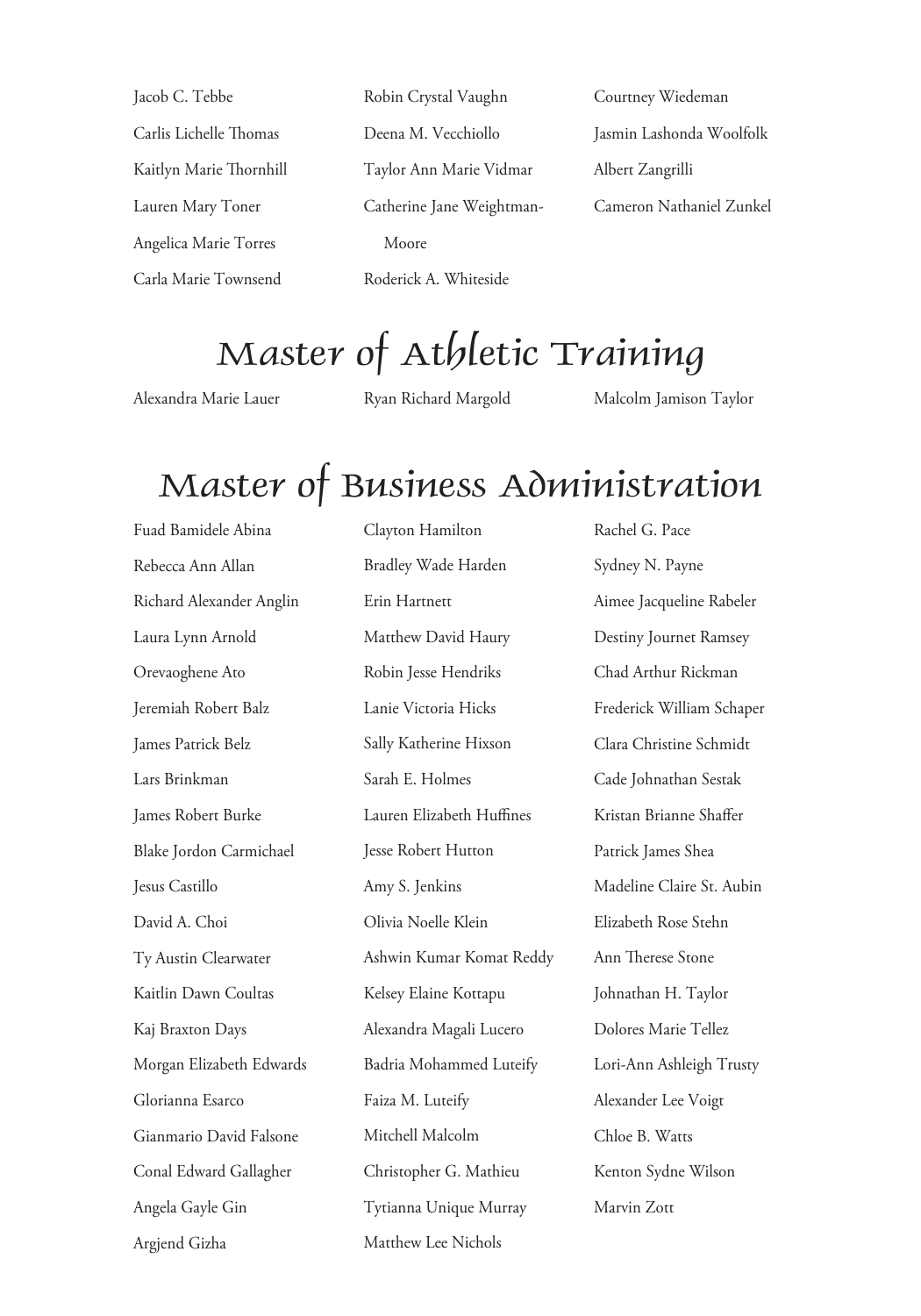# Master of Public Adminstration

| Kaelen Allen Ali           | Mayowa Dorcas Fanu         | Nathan Ray Painter          |
|----------------------------|----------------------------|-----------------------------|
| Brian Francis Becker       | John Charles Fermon        | Aaron Keith Pearl-Cropp     |
| Marlene Berlan             | Ann Frederickson           | Jade Elizabeth Petersen     |
| Jennifer J. Berry          | Joseph Franklin Gallo      | Zachary Michael Price       |
| Moses Boateng              | Alva Marina Gomez          | Traci L. Quigg Thomas       |
| Robert Douglass Boyd       | Jenny Lynn Henderson       | Ryan C. Rizner              |
| Diane Marie Boyle          | Elorm Kodzo Homawoo        | William Taylor Roark        |
| Sarah Leah Boyle           | Blake Cordell Hudson-Cecil | Alfredo Martinez Rocha      |
| Jason Dean Bradley         | Seth P. Jansen             | Jack Ryan Roither           |
| Wesley Edgar Bridges       | Aubrey Jarrett             | Amanda Lee Slack            |
| Roy Lawrence Brown         | James S. Johannsen         | Sravan Kumar Suryadevara    |
| Niccole D. Clements        | DeAmber Rochelle Jones     | Reilly Nicole Tebrugge      |
| <b>Blake Dannehold</b>     | Danielle Patricia Kyle     | Princess J. Walker          |
| Samantha S. Doak           | Meghan Courtney McNamara   | Cara Alyse Wewetzer         |
| Steven B. Doggett          | Cody R. Moake              | Nicole Elise White Jennings |
| Christopher Jay Downey     | Darren Thomas Monico       | Jared Young                 |
| Austin Warren Elliott      | Taylor R. Moore            |                             |
| Karen Elizabeth Everingham | Gbenga Michael Osatuyi     |                             |

# Master of Public Health

| Moyosooreoluwa Bukola    | Olubukola Idowu Faturoti |  |
|--------------------------|--------------------------|--|
| Agunbiade                | Benjamin Cole Fletcher   |  |
| Oyindamola Odunola Ajala | Marie Cecilia Green      |  |
| Janet Oluwakemi Ajiboso  | Tyesha Andrea Jackson    |  |
| Fawn W. Ames             | Abubacarr Kambi          |  |
| Queen Doreen Bassey      | Sri Vani Kareti          |  |
| Erin Aubrey Connolly     | Alina Yemi Leigh         |  |

Savannah Rae Leutz Karissa Ann Miller Andrea Nicastro Chioma Nwachukwu Waheed Oluwafemi Ogunwale Brittani A. Provost Susan Zwiebel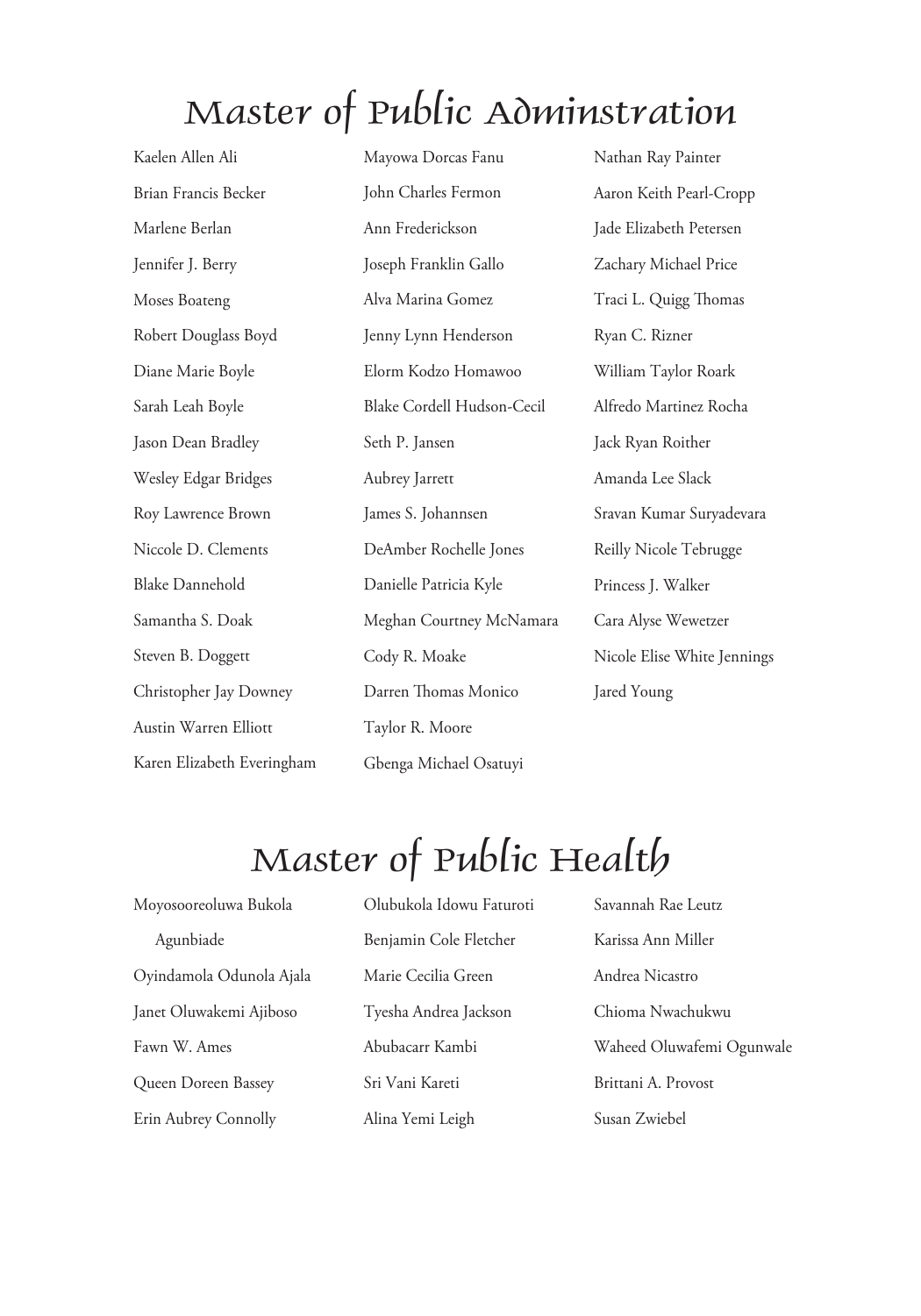# Master of Science

| Sohome Adhikari             | Rithesh Raj Chakraraj       | William Cole Fortner         |
|-----------------------------|-----------------------------|------------------------------|
| Rohith Kumar Reddy Adunoori | Nikhila Chalasani           | Lakulish Prakash Gandhi      |
| Beenish Ahmed               | Thomas Champion             | Benjamin Robert Gardner      |
| Karthik Aknapuram           | Sooraj Cherikaparambil      | Laura A. Hardy               |
| Imran Alam                  | Sundar Rajan                | Eboni R. Harris              |
| Eladio Aldana               | Sridhar Chinappa            | Madalyn Rosalie Hatch        |
| Ravi Teja Alli              | Jyothi Chinnam              | James Hockley                |
| Rayshawn Dareon Allison     | Christopher Clark           | Joy A. Hoffman               |
| Arumugam Alwarappan         | Jonathan David Clement      | Mila Gaylene Hose            |
| Benjamin George Takyi       | Kira Clouse                 | Brandon S. Hosley            |
| Anane-Asamoah               | William Blake Condrey       | Taylor Howe                  |
| Perry Andrysczyk            | Makayla Morgan Conners      | Brian Irving                 |
| Razmik Artonian             | Kevin Jacob Cox             | Elena S. Ivanova             |
| Adam Stephen Avalos         | Shawn J. Crahen             | John Edward Jacobsma         |
| Richard E. Baba             | Lee Donald Crank            | Appala Ramu Jagarapu         |
| Whitney Barnes              | Dean Dinh Dang              | Hussein Saleem Jawad         |
| Edward Barry                | Kenneth Frank Daquila       | Charles Robert Jenkins       |
| <b>Andrew Bates</b>         | Tania H. Das                | Shashank Jeripothula         |
| Matthew Bem                 | Grace Elizabeth DeCarlo     | Harshit Kapoor               |
| Nathan Anfernee Bethel      | Zeyad Deeb                  | Bounnong Khamphoumy          |
| Amber Elizabeth Blackert    | Dipendra Dhungana           | Danish Sukhdev Singh Khara   |
| Keven Michael Blackman      | Jamie Renee Diaz            | Christine Hana Kim           |
| Zakara Blanding             | Yibo Dong                   | Derek F. Koch                |
| Mehar Chaithanya Bollina    | Lynette Thatcher Dooley     | Kartheek Kumar Kodi          |
| Matthew Lane Boyd           | Temitayo Olanike Duduyemi   | Liang Kong                   |
| Danielle Brown              | Adam E. Eckert              | Tejashree Kummari            |
| Benjamin David Burger       | Antone Jason Evans. Jr.     | Jennifer Lynn Kunkel         |
| Caroline Elisabeth Cady     | Ashley Christina Fairley    | Tejesh Chandra Kuppili       |
| Seth Tylar Carlton          | Jorge Felix                 | Lakshmi Sai Dinesh Kurumilli |
| Roland James Carter         | Nicholas Ferraz de Oliveira | Rebecca Ann Leach            |
| Stephen Paul Reddy Chaganti | Antonio Flores              | Nolan Kane Legg              |
|                             |                             |                              |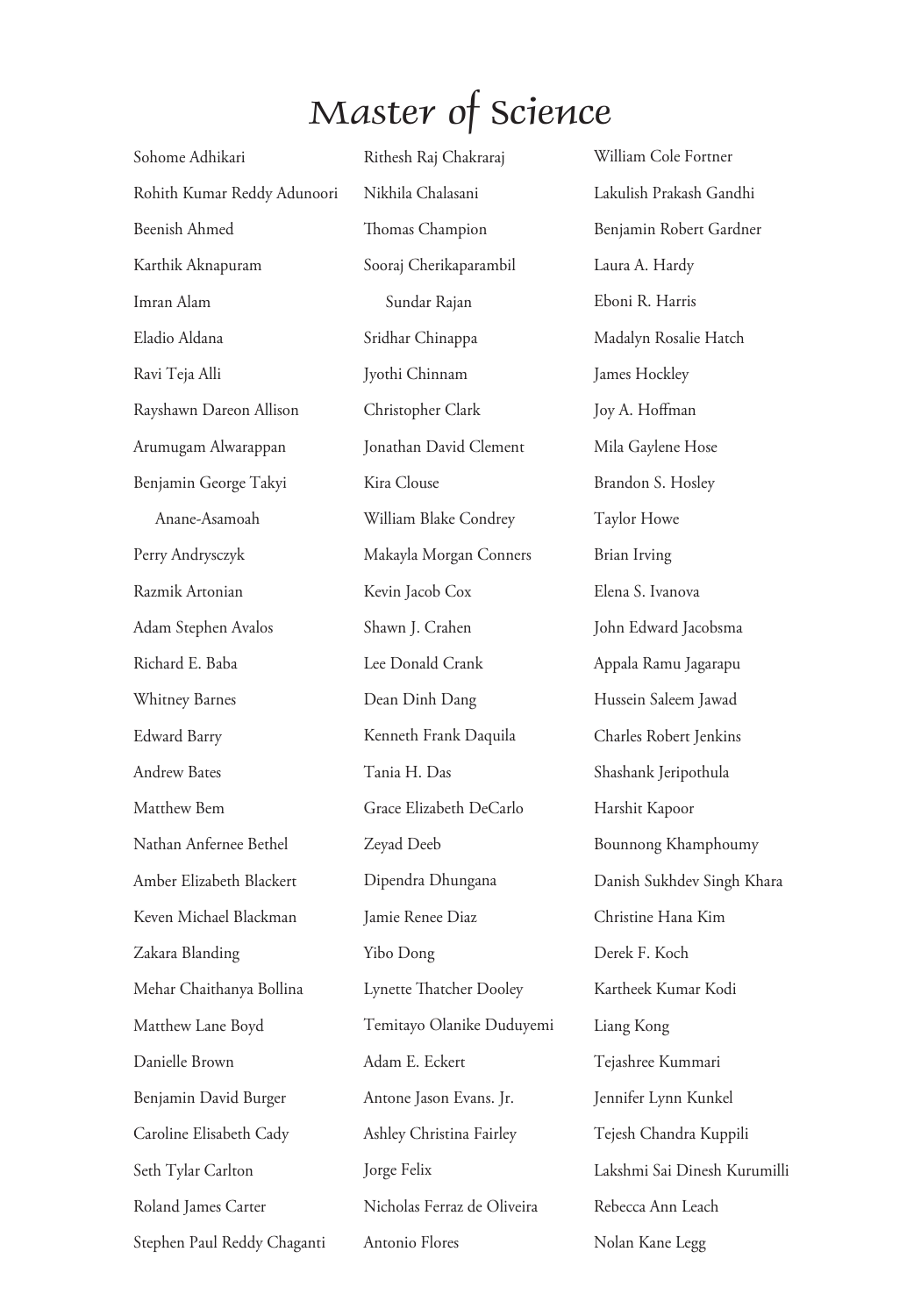Joseph Raymond Oswald Ethan Thomas Lehmann Apoorva Acharya Lingachar Anthony Edward Loyet Vishal Akash Malladi Srikar Reddy Mandli Kaitlyn Marie Manelski Kellie Christine Mast Megan Renee McCollum Patrick Danielson McCormack Karthik Medapalli Shawn Mercer Courtney Brynn Meyer Dekha Mohamed Vikram Mohan Diana Monserrate Mondragon Nicole Morris Dolly Motwani Shariq Muhammad Nathanael Mullet Nely Esmeralda Munoz Maneesh Reddy Munukuntla Jayaprakash Muthirevulu Ravishankar Muthusamy Eunsik Na Manasa Shruthi Nagamalla Brian Paulo Naoe Kaembe Ndhlovu Howard Norward Nagalakshmi Sandhya Obilisetty Martha Maria OMeany Chandini Oruganti

Prakash Padmanabha Sritej Panchumarthi Bhavin M. Patel Phani Pendurthi Justin Penrod Hemanth Penumuchu Esteban Daniel Perez Michael Luan Thanh Pham Vu Anh Dinh Pham Dinesh Pilli Anusha Police Patel Frank B. Policht Shanmuga Prabhu Ponnusamy Sean David Punska Binoy Puthalazhikathu John Angie Katerine Quiroga Torres Mohammad Rashed Himalay H. Rathod Varun Rena Andrea Marixel Reyes Andrew Francis Ridout Cory Robinson Denise Cristina Sagendorph Hema Saminathan Patrick Namon Sauls Samantha Ella Scalice Emily Katelyn Schuetz Nitin Reddy Seelam Sneha Seth Prakash Singh Shalwar

Haley N. Simpson Meena Solai Kevin Daryl Spencer Sairam Srinivasan Sriram Srinivasan Jocie Steinke Martha Stodolny Andrew Jacob Stokes Brittany Strobel Alber Sultan Fuzhuo Sun Annie Tabuanaba Samyukta Tatipelli Karthikeyan Thavuttamudu Gajendran Kyle Benjamin Tuffentsamer Hector Manuel Vallecillos Louisa Rose Van Akkeren Poorna Teja Vengala Margaret Vining James Chun-Han Wei Siguang Xiong Wenzhao Xu Mohith Krishnaiah Yanamandala Sung K. Yoon Farhana Zaman Amy Marie Zaragoza Meng Zhou

Brij B. Sharma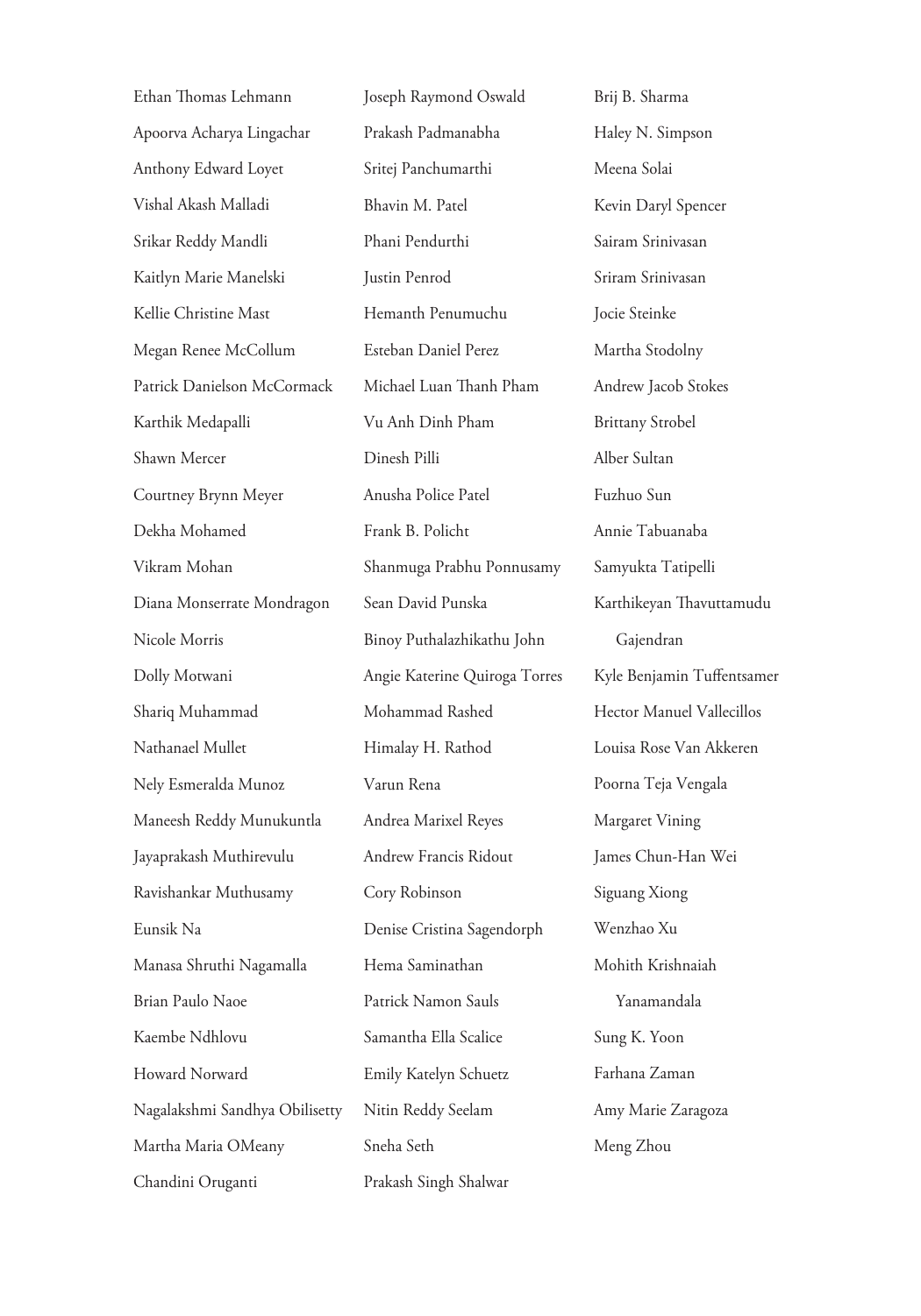# Bachelor of Arts

Michael Aboud Hasan Mohammed Alhazmi Hannah Jeanette Anderson◆◆ Kristen A. Aretos◆◆◆ Daniela Arizmendi◆ Ximena Arroyo Estrada Jalyssa Lynn Arthurs Stephanie Nicole Attebery Jacob Ryan Auge Brandon Wayne Bailey Sudura Barber◆◆ Allison Michelle Barker Robert Dale Barnard Saulo Isai Barrera◆◆ Maribel Barrios Rigoberto Bedolla◆ Kelsey Rose Bentkowski◆◆ April Lynn Bergman◆◆◆ Rashid Adam Bibb◆ Krista Michelle Barron Bivens◆◆◆ Christopher Matthew Bollero◆◆◆ Quinn Marie Bolliger Evan William Bolt◆◆ Stephanie Lynn Bounds◆◆◆ Amanda Kay Brenizer Libby J. Broy Amanda Sue Bryan◆◆ Hunter W. Buchanan◆◆◆ Kinzy L. Buhrman Sarah Beth Burris◆

Jacob J. Cacioppo◆◆ Jaylon J. Cal◆◆◆ Victor Calancea Janice L. Caldwell◆◆◆ Courtney Lynn Campbell◆◆ Hasani Aa Cannon◆ Keely Christina Cardwell Paige Cates Justin Cawood◆◆ Taylor Lydia Cervantes◆ Sarah Anne Chicoine◆◆◆✜ Taryn M. Christy◆◆◆✜ Olufemi Josephine Claudius-Cole Katie A. Clayton-Hustedde Victoria J. Clinton<sup>◆◆</sup> Myeisha J. Collier Mitchell Todd Colonel◆✜ Kathleen Rose Conlon Wasik◆◆◆ Lauren Elizabeth Conroy◆◆◆ Katelyn R. Cook◆ Malia K. Cook-Artis Nyla Y. Cooper◆◆◆ Brooks Casey Crawford◆ Kristin Anne Cullen◆ Anna M. Curry◆◆◆ Lawrence Michael Curtin Mary Alice Dalsin◆◆ Karenna Elizabeth Dart◆◆◆ Keon Michael Day Christyna De Lude◆◆ Michelle Jean De Sutter◆◆◆

Madelynn Ann Dean◆◆◆ Baileigh Ann Diesen Caitlin Marie Donovan◆ Romeo Drey Dorvilien Hailey Brooke Dryden◆◆ Alexandria Lauren Dunn Benjamin Thomas Eaker Carl James Ellis Melanie Kendra Enteman◆ William Fishburn<sup>◆◆◆</sup> Dylan Thomas Foord Allie N. Fry◆◆ Amon Deonte Fuller-Berry Kiara D. Gaiter Maggie C. Galloway◆ Ali Garcia Stephanie Lynn Garrow◆◆◆ Baylee Nicole Geist Margaret Anne George Isabella Fulgenzi Giacomini Ally Gietzel Anthony L. Giordano◆◆ Katherine L. Goethals Colton Hunter Goins◆◆✜ Catherine Gonzalez Hunter Michelle Gourdie◆◆ Shanarie T. Grant Brittnie Lynn Granville Keyanna Green Ashley Nicole Greving Christine Groth◆◆◆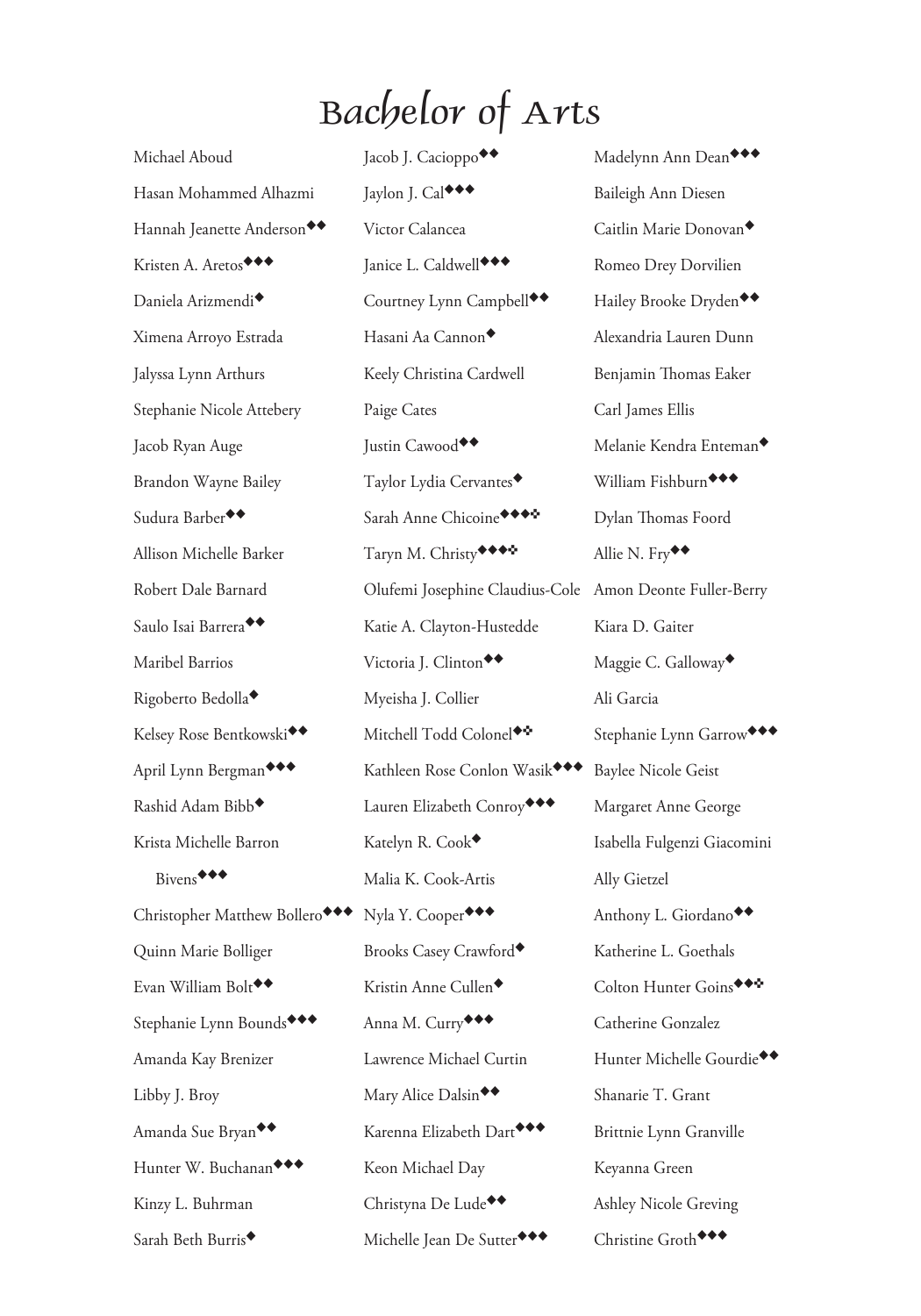Jordan D. Guinan Jacqueline Guzman Emily Hahn◆◆ Grace Catherine Harris◆ Shi He Reed Heeren Ethan Valor Heilman◆✜ Alyssa Marie Hermes Tesfamichael Tesfazion Hibtes Olivia Nicole Hinojosa Phylicia Hollins◆◆ Destiny M. Hudspeth◆ Rachel Nicole Huls◆◆◆ Steven Douglas Humphrey◆◆ Brett Paul Hyink◆◆◆ Diana Ibarra◆ Andrew Michael Irwin◆◆◆ John Gifford Irwin Haley Nicole Jackson Teka S. Johnson Tiffani Nicole Johnson◆ Blake Christopher Jones Rebecca K. Jones Spencer Andrew Jury Alexis Yvonne Karhliker Emily Elizabeth Kasak Olivia Paige Kelso◆ David Kenney◆◆ Ashley Ann Klinzing◆ Jackson Dale Knope◆✜ Reagan Elizabeth Koehler Nicole Koenig◆◆◆ Megan Elizabeth Krasowski◆ Zachary Thomas Kroll◆◆◆

Emily Nadine Marie Kruse Jennifer L. Kvamme◆ Madelyn E. Laughlin◆◆✜ Amanda Leach◆ Tyler Jon Lee◆ Cameron Joseph Leff Mathew James Mitchell Leis◆◆ Abigail M. Lemley Joel Benjamin Lemmert Joshua Lloyd Lenover◆ Anjelica M. Linares◆◆✜ Morgan E. Lindner Dajah Lockett Olivia J. Lohse Payton Selby Long Samuel Kane Long Yelixa Lopez◆◆ Michelle Lopez Medrano Alexa Xitlali Magana◆◆✜ Jaedyn Michelle Maltimore◆◆◆ John George Mantis Jelena Marasevic◆✜ Christine Ann Marczuk◆◆ Samantha Rachel Martin◆◆ Taylor Q. Mathenia Mae E. Matoka◆✜ Jordan B. Matthews◆◆ Nicholas Matthew Mayerhofer Julia Kay Mayfield◆◆◆ Coartney Leann McClain Erica Lynn McCrary Lilith Anne McCurdy◆◆ Sean-Mykle McGowan Wyatt Allen McIntyre

Riley Kade McKneelen◆◆ Jackson McLellan◆ Zachary Edward McVey◆◆◆ Gless Ai'Ling Meehan Kaitlin Marie Melton◆◆◆ Kristina Renee Melton Victoria Elizabeth Menge◆◆ Sara Anne Mentel Aiden Mitchelle Meyer Carson Marie Meyers◆◆ Kaitelyn Elizabeth Miguel Allison Joann Miller◆◆ Brittani Layne Miller◆ Molly Minas Laura J. Mingione◆◆◆ Ashleigh Marie Mizeur◆◆ Imani Isaly Monk Richard Perry Montgomery◆◆◆ Hailey Sue Moore◆◆ Saleana Mousette Moore Brittany Marie Morales◆◆◆ Alexis Renee Morris Gavin Earl Morris◆◆ Rendie Nicole Morton◆◆ Collin Timothy-Lee Moseley Scott Michael Moseley Valerie A. Mueller◆ Electa Kay Munson◆◆✜ Cydney Elizabeth Myers Soyeon Na Erica C. Natalie◆ Grace Negron✜ Madison J. Neuweg Trenton L. Newberry◆◆✜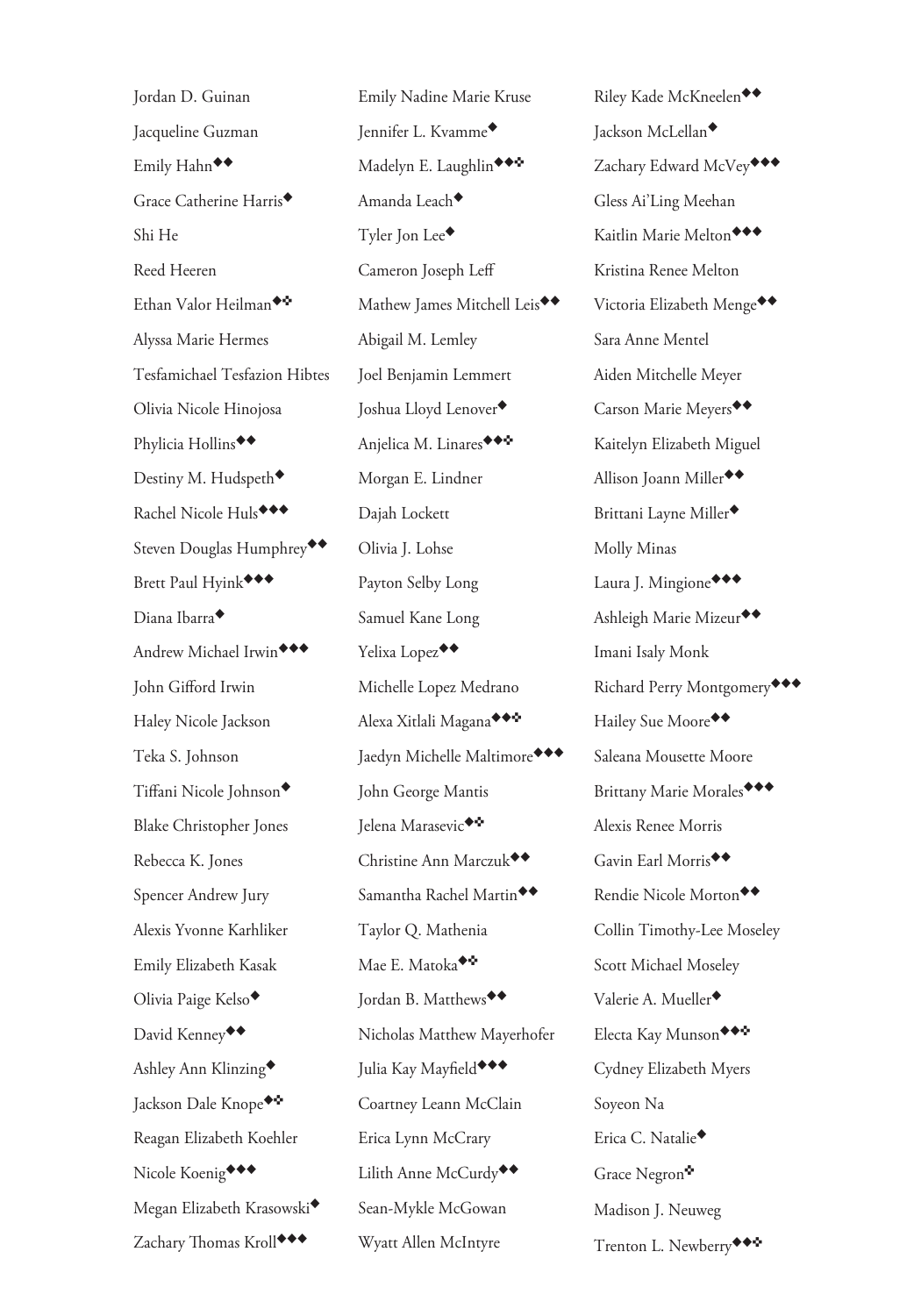Evan Tyler Newell Jonathon Garrett Nimmo Emily Ann Noel Daniela Umba Ntedika Chelsea Lora Nuss◆◆◆ Davy Giovanni Nyudu Matthew Taylor O'Brien Claire Elizabeth Oettel◆◆◆ Anuoluwapo A. Olaniyan Gabrielle Marie Oldani◆ Isabella Marie Oliver Elisa Orellana Anson L. Otto Mayra Padilla Taylor Makana Parriott Patryk Janusz Pasek◆ Noah G. Patrick Samone M. Patterson Steven R. Patterson Hayley Marie Payne◆◆ Kendra Mae Peifer◆◆◆ Kari Ann Pender◆◆ Jesse Alexander Perez◆◆ Dajah Perkins Alison Watson Pfaff ◆◆◆ Amanda Jean Phelps◆ Hannah Lillie Ann Piel Karan P. Pithadiya Kaitlin Beth Pottier Dalton Montgomery Pratt◆◆◆ Ashley Prell Anika Barbara Price-Tison Neil Kurtis Pulicicchio

Zita Elizabeth Purnell◆ Adriana Quevedo Ochoa◆ Susan Theresa Racine◆ Lisa Marie Rankin◆◆ Emily Carol Rasmus◆ Manuel Raya Santos Steven Thomas Reddy◆◆ Vanessa V. Reed Benjamin Paul Reinhart◆ Jeremy Mathew Reynolds Stephanie Louise Reynolds◆◆✜ Samantha Leigh Rickman◆◆ Sierra Michele Roberts Joshua Lavon Rowzee Jennifer Marie Rush◆◆✜ Tyler Thomas Ryan Sherri L. Saldana◆◆◆ Huda Samhan Andrew James Sanders◆◆ Chance M. Sanders Dylan Koehler Satterly Blake Xan Sattler◆◆ Amanda Leigh Scattergood◆◆◆ Lindsey Marie Scherff◆◆◆ Jacob Bradley Schmidt◆◆◆ Hayley Elizabeth Schwappach◆◆ Evan Grant Scott Emily Ann Scudella◆◆◆ Brooke Seacrist◆◆✜ Ayako Sekiguchi◆◆ Rita Senhaji◆◆◆ Rommel Christopher Shaw Elizabeth Mei Rose Shumake◆

Paul Alexander Simpson◆ Brianna Lynae Skeeters Miranda Smith Patrick A. Sogunro Claire M. Sokol◆✜ Daisy Stephanie Solorzano Britney K. Southard◆ Kimberly Sue Spann◆ Jonathan William Steinwart Meghan Stevens◆ Krista Nicole Stine Culver Curtis Stone◆◆ Josiah Zaitwa Sulamoyo◆✜ Morgan Renee Suttles Thomas Gavin Sweeney Jiawei Tang Iraklis Theocharatos◆◆◆ Brooks C. Thomas Jared Thompson Shayla Lynn Thurmon Darian Joseph Turner Diana Ivette Valdez-Thomas Miguel Manuel Valente Emily Elizabeth Valentine Taiya E. Vaughn Peter James Vignali Cherry Ann Voigt David Wachtveitl◆ Aisha Yousuf Wahid◆ Bailey Marie Wallingford Jacob Robert Walters Ryleigh B. Warfel◆ Abigail N. Way◆◆◆✜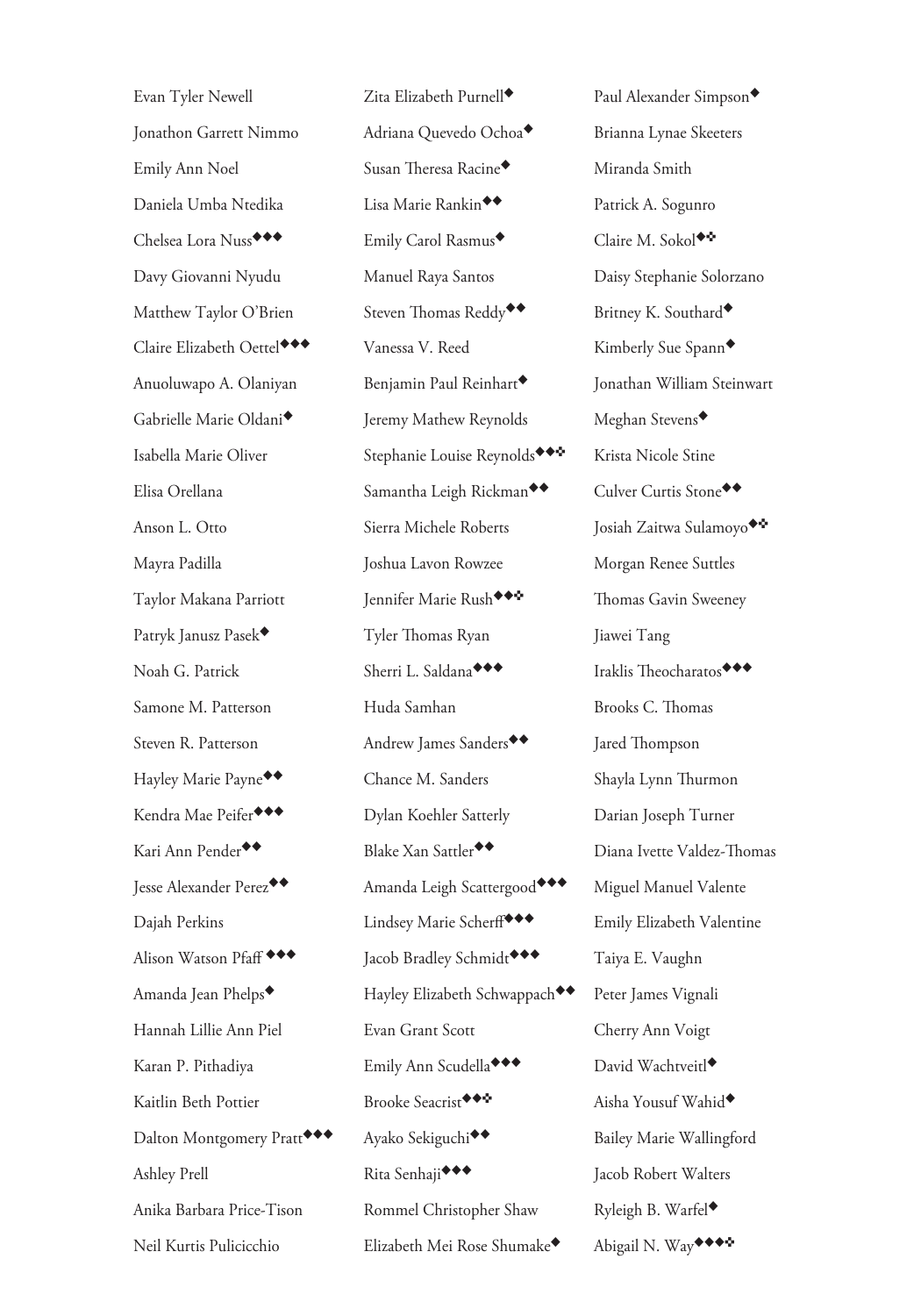| John D. Werland           | Christa Cheyenne                     | Emily Rae Yates                  |
|---------------------------|--------------------------------------|----------------------------------|
| Nicholas Lee Werries      | Willoughby***                        | Jason Yelvington                 |
| Hannah Jo Sabo West       | Ja'El M. Wilson                      | Brenna Marie York ***            |
| Samantha Morgan Wetter◆◆◆ | McKenzie Nicole Wilson <sup>++</sup> | Evan Wesley Zastrow◆             |
| Skye Williams***          | Tyler Wise $\leftrightarrow\bullet$  | Theodore James Zirk <sup>+</sup> |
| Zachary Robert Williamson | Mason T. Wisley <sup>++</sup>        |                                  |

### Bachelor of Business Administration

Jalyn Adams Mikaela Patricia Aguirre Brandon Scott Bannon◆ Dayna A. Bantz◆◆ Nathan Roy Bienemann Jennifer Michelle Blank Colton Blankenship Arianna Gabrielle Acelyn Boyd Paxton Lynne Brenden Brennan Garrett Brogni Benjamin Robert Butcher Terence Bynoe◆ Dallas Nicole Caldwell Mackenzie L. Camden◆◆ Declan Thomas Campbell Tracy L. Cessna Alannah Ashlee Chaney◆◆ Carly Elizabeth Chovanec Laura Eileen Collins◆◆◆ Lakrisha P. Conner Bailey N. Cross◆◆✜ Tory Davis Samantha Marcia Dawson Gali De Paz

Santa DeAngelo◆◆ Alexis K. Dhamrait◆✜ Andrea Mae Donahue Christine R. Dvoracek◆◆ Alexandria Farmer Gregory Farmer◆◆ Amy Beth Field◆ Amy Anne Fitzgerald Nolan P. Flaherty◆◆◆✜ Ryan Joseph Foree◆◆ Carolyn Jane Franke✜ Bradley Michael Frieburg Marina Paulina Gendek Lindsay Nicole Glynn Brooklyn Grace Goings✜ Mario Rafael Gonzalez Bejarano Jeana Michelle Griffiths Allison Eileen Hackett◆ Blake Harrison◆◆◆ Kathleen Rose Heinz◆◆ Emily Sue Holder◆◆ Rachel Katherine Jacobson Josh Scott Johnson Kaisha B. Johnson

Stephanie Jo Johnson Eric Louis Ketchum Karissa L. Kinkelaar Noah P. Krager Tricia Diane Laager Makenna S. Lauterbach◆ Valena Shanel Lavow✜ Erica Marie Lay◆◆ Jonathan Alan Leeb◆◆◆ Adam Jon Lisy◆◆◆ Brice R. Magowan◆ Gage James Marinelli Jesin Marie Candace Markham Srdan Markovic Tyrik W. Marshall Emily K. Martinie◆ Colby Joseph May Dax Tyler McCauley Cassandra Nicole McCoy Sierra Grace McCusker Keith Anthony McKeever Asma Midhat◆ Mitchell A. Nelson Ethan Joseph Paoli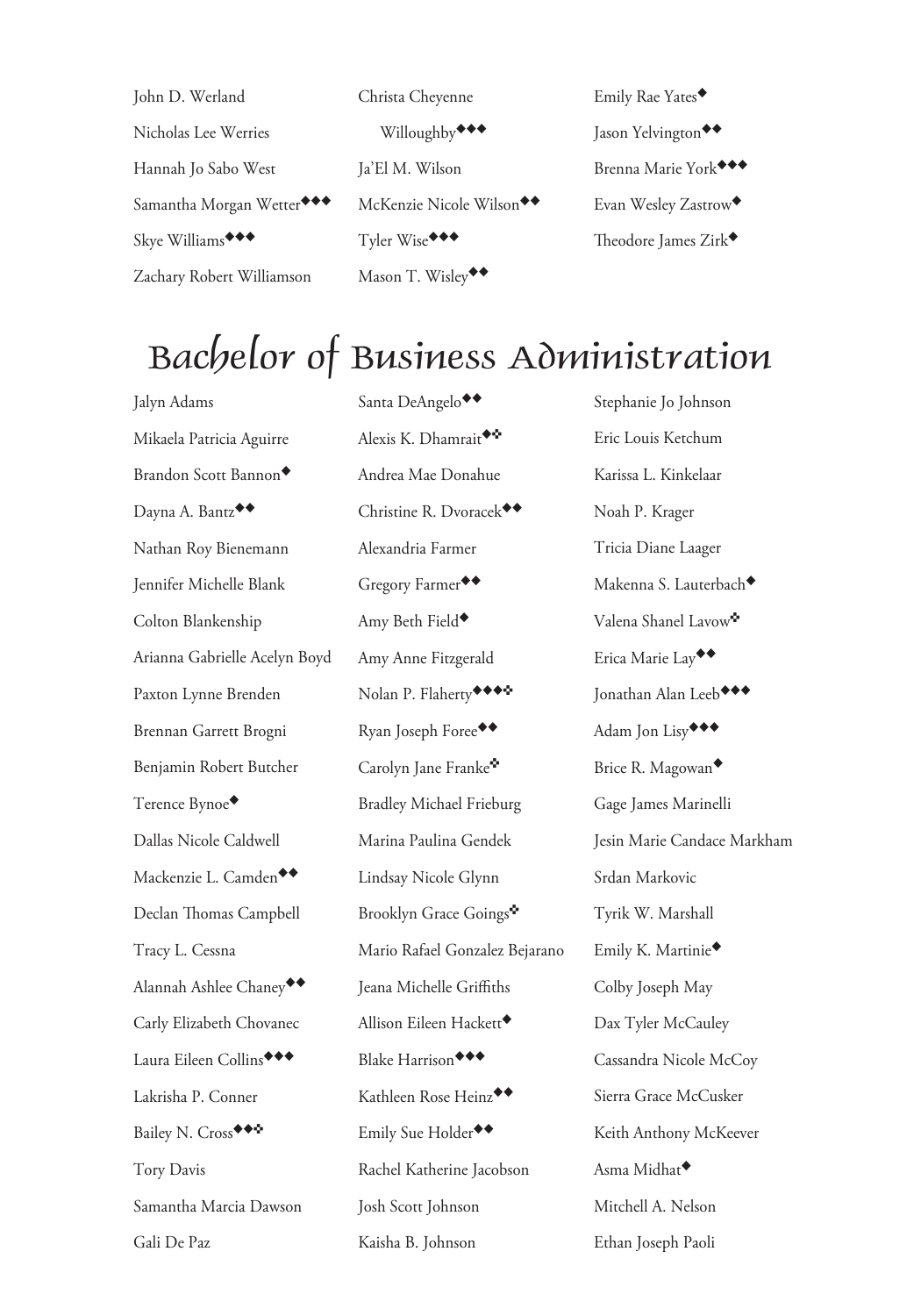Drew T. Parriott Dayton Ryan Robert Pate Pooja Rajen Patel Jackson John Peterson Pijus Petkevicius Logan Benjamin Plattner◆◆◆ Jared Ewing Riley Lenard Lenore Sanchez-Marble Claire Noel Schafer Kevin Matthew Scheer◆ Olivia Marie Schwalb Jacob Nicholas Schwartz✜ Menno Servaes◆◆◆

Brian Thomas Smith Tye N. Smith◆ Ashley Mae Snyder Shannon Lee Son◆◆ Cory C. Street Halle Nicole Stuart◆◆ Paige Lynn Stuart◆ Philip M. Tatak Alexandra Grace Thomsen Nicholas Jeffrey Tisckos◆ Tran Quynh Minh Truc◆◆◆ Olivia Marie Travis Devon Michael Travous◆

Sandra Trujillo-Quinonez Thomas Matthew Tyson◆ Ricky Vasquez Arellano Taaricia Sashawn Walker Layla Arianna Wellington◆ David Benjamin White◆◆ Edward Andrew Wilkins✜ Gabrielle Nicole Williams Jermaine Leshon Windham◆◆ Yun Yan◆◆◆ Lucrece Kadjidja Yompan Pancha Kal Michael Youngquist◆ Nicholas Patrick Zeeveld◆

# Bachelor of Science

Beatriz A. Acosta◆ Dede Dodji Agbodo Ardita Ajdini◆◆ Austin James Alderman◆✜ Ervin Christopher Allen Brian Michael Anderson◆ Christopher A. Anderson◆ Grace E. Armstrong◆ Lacey Ayers Joseph J. Bacon◆◆ Pujan Banjade◆◆◆ James Orlie Beavers◆✜ Sunny Y. Bharucha Chukwuemeka Fareed Biose Samuel Bishop◆◆◆ Solomon Albert Tilahun Blackmon

Becca L. Blakeley◆ Cesar Matthew Bracamonte Jordan Paige Branam◆ Jessica A. Brodeur◆◆◆ Anthony Michael Brown◆ Magdalena Buda Justin Burge◆◆◆ Dylan Calhoon◆◆ Christopher Scott Carnes Hector Eduardo Castillo- Mendoza◆ Chankrisna Chau◆ Alex Mathew Childress Katryel Onna Clark Gabrial Sebastian Cofield Fernando Contreras✜ Mason Andrew Coon◆

Erica Corral◆◆ David John Cotts Sean Luke Cowhick◆◆ Makinze Dc Cox Makayla Fae Cox✜ Meredith Eileen Crifasi◆ Michael Crowder◆ Noah David Crowe Clayton Charles Cummins Christopher Curatolo Angela Dagnino Canedo◆◆ Kevin Anthony Dalton Kara Irene Davidson Anthony Nicholas Delligatti◆◆ Danielle Marie Dennis◆◆◆ Chukwudi Anthony Diji Matthew Evan Dodson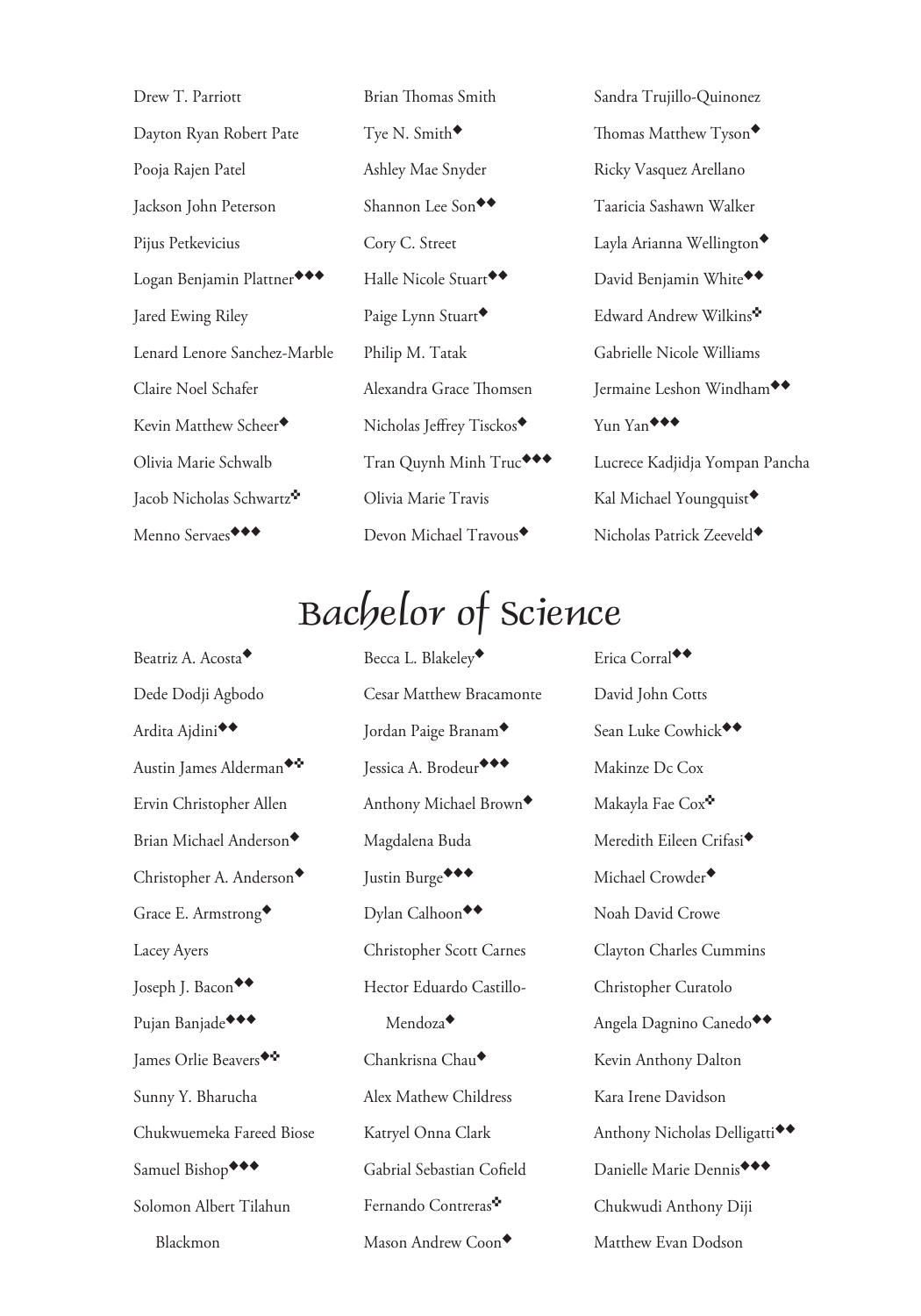Robert Duncan◆◆ Trevor Simon Dunkel Angelina M. Einert◆◆◆✜ Tala M. Elfaki◆✜ Kevin Michael Elfert◆◆ Breda Elmore Joshua Brian Eslinger◆◆◆ Jake Richard Fiedler Kenneth John Fields◆◆ Allyson Marie Fischer◆✜ Abigail Ellen Frohning◆◆✜ Victoria Ann Fry◆◆ Noah Marco Gaeta Gabrielle Christine Garland Brandon L. Garner Katelyn Marie Garner Benjamin Garrett◆◆ Kaitlyn Elizabeth Giddens Kenneth Gonzalez Lauren N. Griffin◆◆ Hannah Nicole Gudgel Mark Allen Hahn◆ Colton J. Hale Joycelynn M. Hall Mathew Colin Harms Sydney Mae Hart Munah Linda Welleh Henderson Cory Davis Henry◆◆◆ Gaylon Gene Hepner Mark Austin Herr◆ Savann Hing◆

Xavier Z. Hohenkirk Connor Andrew Hoover◆ Sheridan Houston Noah William Houtchens◆◆✜ William David Jacks<sup>◆◆◆</sup> Quintarus Jackson Bennett Riley Johnson Emily Ann Jones◆◆✜ Haroutioun Kalaidjian◆ John James Nicholas Karras Kaitlyn Jae Kemper◆◆◆ Carter Broderic King◆ Douglas Jay Kohn◆ Joseph A. Kolis Charles Everett Kuntzman◆ Ender Kunz◆◆◆✜ Lauren Marie Ladowski◆ Matthew Joseph Lapsley◆◆◆ Tavis W. Lawson◆ Nga Thanh Le◆◆ Gerson Leiva◆◆ Austin McKinley Liniger Zachary A. Link◆◆ Joshua David Litwicki Kenneth O. Lloyd Alexandrea N. Locker Ashley Long◆◆◆✜ Andrea Marie Lukert◆◆ Nicholas Garret Lykins◆◆◆ Giovanny Macias Daniel James Mahony◆◆◆✜ Samuel Robert Francisco Malawy◆◆

Zach Aaron Markley Nicolas Hunter McDaniel Ansel D. McDonald✜ Jacob Nicholas McGrath◆◆ Mikayla Renee McGraw◆◆ Joshua A. Melnick◆✜ Regina Agatha Mendiola◆◆◆ Hunter Keegan Miller◆◆◆✜ Aschli Nicole Minervini Ellie McCallister Mitchell◆◆ Neha Mokhasi◆◆✜ Brian Christopher Mounce◆◆◆ Kavuna Claude Muhire Rugi Ruragira Mulavya Taryn Murphy◆◆◆ Sarah A. Murray✜ Zelal Su Mustafaoglu◆◆◆✜ Holly Nafziger◆ Christian Angel Nevarez Hannah Nicole Nicolaisen◆ Meredith Mae Niermann◆◆ Tatiana Ajarb Nkemayim◆◆ Fernand Nogues Ikenna Preston Oduocha◆✜ Michelle Elizabeth Oldfield◆◆◆ Anayochukwu C. Onyewuchi Osayi B. Osaremwinda Lisa Oti◆✜ Donovan William Owens◆ Harsh Panchal Arpan Parikh◆ Sagar S. Patel◆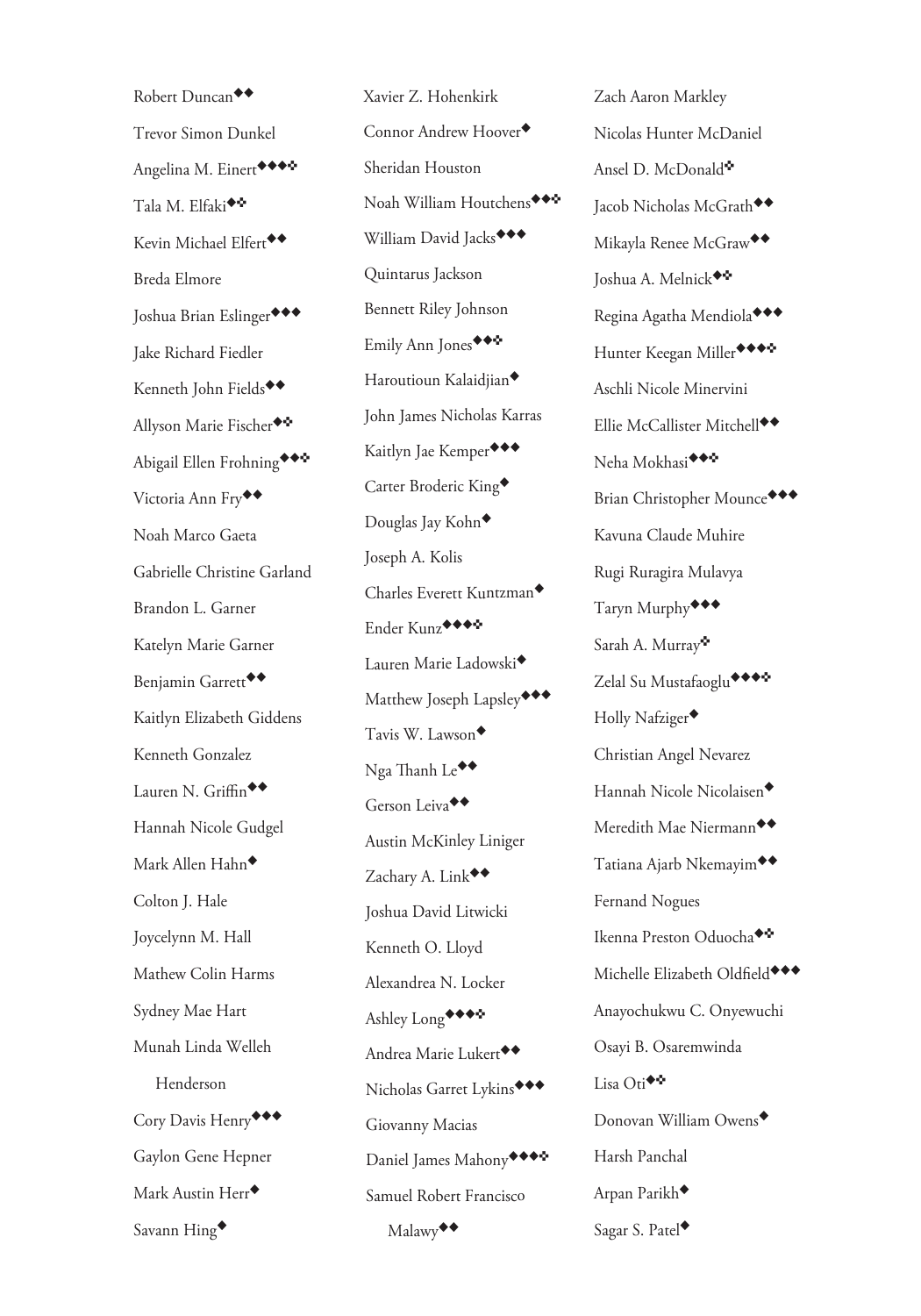| Yash Rajeshbhai Patel <sup>◆◆◆</sup>                | Deontashia Stigler                   | Kevin James Walker <sup>++</sup>      |
|-----------------------------------------------------|--------------------------------------|---------------------------------------|
| Hyler Warren Pence <sup>++</sup>                    | Derek R. Stump◆                      | Mildred Lorraine Wallace ***          |
| Evan Peterson <sup>+++</sup>                        | Anthony L. Sylvester <sup>**</sup>   | Jade R. Washington                    |
| Hunter Gene Phelps                                  | Bradley J. Szoke <sup>***</sup>      | Aaron Robert Webb <sup>+</sup>        |
| Kateland Myreta Lynn                                | Ryan Allen Tapp <sup>◆◆◆</sup>       | Mikaela Marche Williams <sup>++</sup> |
| Pollard <sup>***</sup>                              | Elliott R. Tate                      | Tara Shea Williams                    |
| Alec Jordan Price <sup>+++</sup>                    | Kelly Mae Tauber <sup>•</sup>        | Christopher Michael Wilson            |
| Jordan Damian Rago                                  | Anthony J. Tayfel                    | Garrett Woodard                       |
| Samuel Dylan Rikas                                  | Bryson Cordell Taylor                | Marianna Woods <sup>+</sup>           |
| Alisia Robinson                                     | Adin Garcia Temp                     | Sydney Marie Wyatt                    |
| Adam James Robson <sup>®</sup>                      | Diego Terrazas <sup>◆◆◆</sup>        | Jianjun Xia                           |
| Becky Lynn Rose <sup>+++</sup>                      | Nethra Thenappan <sup>++</sup>       | William Yount                         |
| Brandon Shockley <sup>+</sup>                       | Savannah Elizabeth Thomas            | Jadyn Michelle Zaffiri                |
| Kishuana Marie Slater                               | Alexis Throne                        | Warren Calderon Zanoria <sup>++</sup> |
| Marc Thomas Smaha                                   | Brandon S. Tibbs                     | Lizette Zavala <sup>++++</sup>        |
| Tristan Keane Sotelo                                | Noah Matthew Todd                    | Andreea Roxana Zegrea                 |
| Jesse Soto◆◆                                        | Oscar Daniel Toro                    | John Zeto                             |
| Trevor Michael Squires***                           | Nazira Usenkanova <sup>++</sup>      | Wenze Zhu                             |
| Robert E. Sroka***                                  | Carson Mackenzie Vance <sup>++</sup> | Christopher L. Zuchniarz              |
| James Christopher Steenbergen◆◆ Jesus Villalobos◆◆◆ |                                      |                                       |

### Bachelor of Social Work

Sinclaire Christina Baker David Charles Berkley Bailey Jean Brookens◆◆◆ Rickey Brown Storm Casad◆ Rachel Jeanne Elmer◆◆

Jared Faires◆◆◆ Ashley Marie Garcia◆◆ Nataly Cecilia Garcia◆ Elizabeth Ann Hoyt◆◆◆ Melissa E. Mooney◆ Amy Murphy◆◆

Marcey Elizabeth Otto◆ Jessica Marie Perez◆ Janet Rodriguez◆ Yolanda Taylor Sophia Lynn Vosnos◆◆◆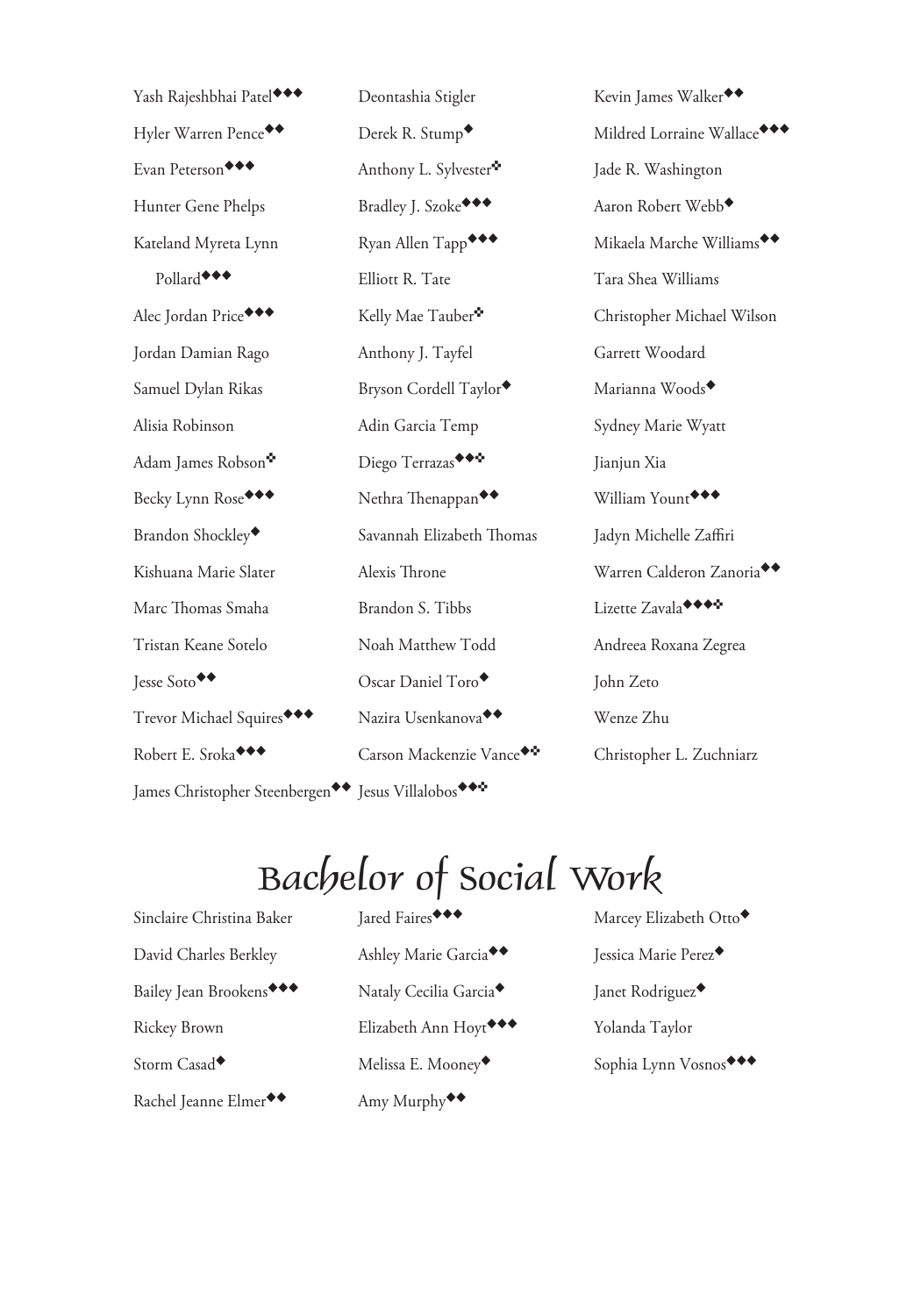### Faculty Emeritus

 The status of Faculty Emeritus is an honor awarded at retirement from the University to those faculty who have served the University well. The bestowal of Professor Emeritus status is a recognition of the value the University places on the experience, knowledge, and ability of its retiring faculty. This status is awarded in accordance with the University of Illinois statutes and University of Illinois Springfield policy. The following individuals have been selected to receive Faculty Emeritus status this year.

#### **Michael J. Lemke**

 Michael J. Lemke received his Ph.D. in Limnology from Michigan Technological University in 1992. After conducting post-doctoral research in Alabama and Ohio, he worked at Pace University in New York as an Assistant Professor before joining UIS in 1999. Dr. Lemke excelled in his career as a professor, deftly juggling the demands of student-centered teaching, service, and a rigorous research program with heavy student involvement. He was promoted to Associate Professor in 2003, and Full Professor in 2011. He received the University Scholars Award in 2003 and the Spencer Faculty Service Award in 2012. Dr. Lemke has been a Research Associate at the American Museum of Natural History since 2006. His service beyond the university includes serving on the editorial board of the journal *Microbial Ecology* and as state representative on MWGL Society for Ecological Restoration board. He has published over 35 peer- reviewed articles and taught across all course levels, from introductory biology to advanced ecology and evolution, both online and on ground. He served as primary advisor for 16 Master of Science students and over 20 undergraduate students.

#### **Heather Dell**

 Heather Dell earned her Ph.D. in Cultural Anthropology at Duke University in 1999. She was Director of Women's Studies at Rosemont College in Pennsylvania before joining the Department of Women and Gender Studies at UIS in 2000. Dr. Dell was awarded tenure and promoted to associate professor in 2006. She joined the Department of Sociology/Anthropology in 2021. Throughout her career at UIS, Dr. Dell was recognized as the epitome of the teacher-scholar model, integrating scholarship and teaching through a comparative approach to women's experiences and activism in India, Nicaragua, Mexico, and other locations. Her expertise in international women's issues, postcolonialism, and postmodern feminist theories contributed to curriculum in Women's Studies, Sociology/Anthropology, Political Science, and the Capital Scholars Honors Program. In 2011, Dr. Dell received the Pearson Faculty Award for excellence in teaching. Her scholarship on women sex workers in India was the basis of highly regarded articles, chapters, and presentations. As a founding faculty member in Capital Scholars Honors and a member of the working group that developed UIS' new general education curriculum in 2006, Dr. Dell helped to internationalize curriculum at UIS. Among her many contributions to the university, she served as Interim Associate Director of the Capital Scholars Honors Program, chair of Women and Gender Studies, and chair of the General Education Council.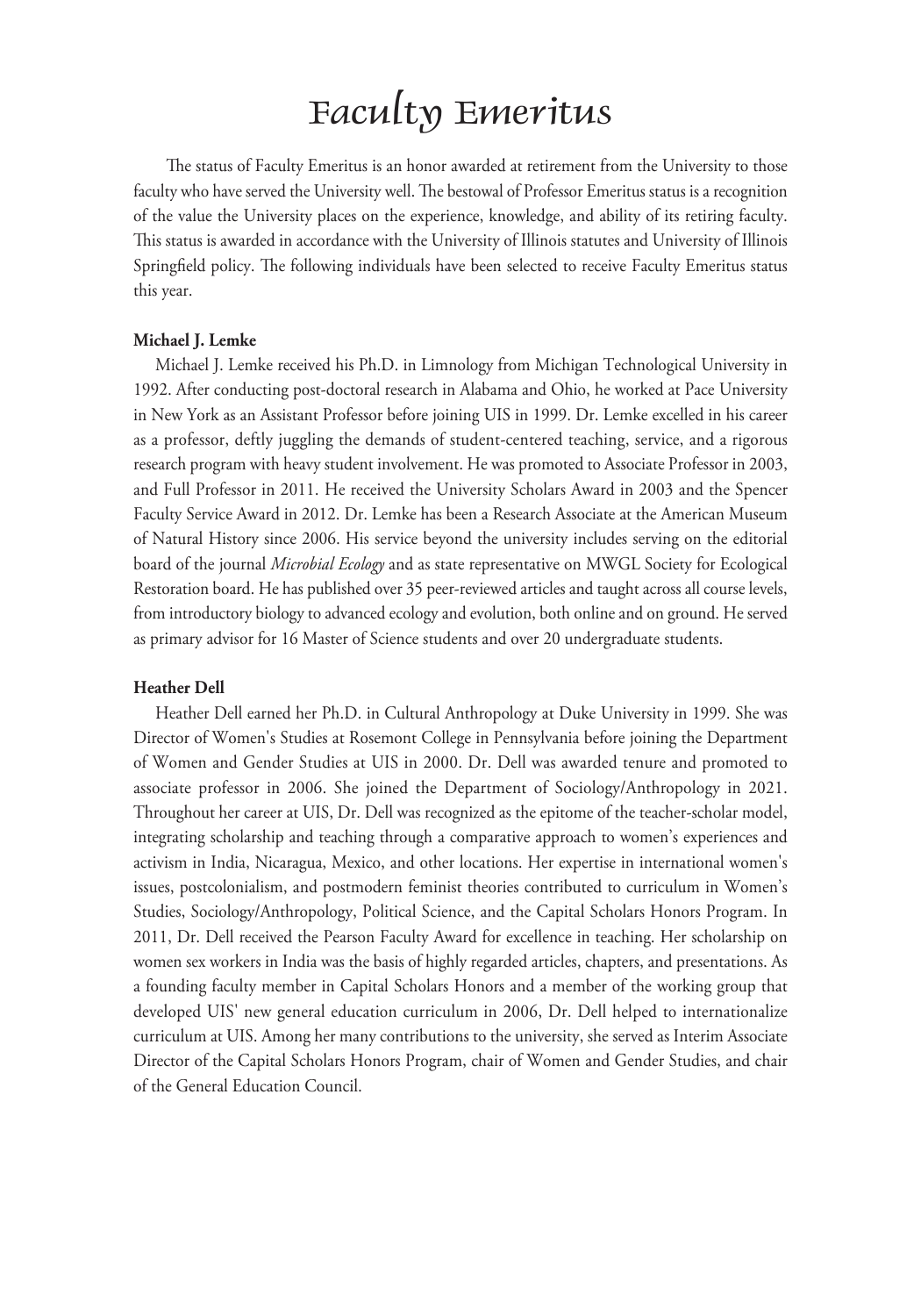*The academic costume* worn at American university exercises has its origin in medieval times. The general garment worn by all, at the time, was a gown or robe, a cape with attached hood (cowl) worn over the gown for warmth, and a cap. Color and other adornments added to the garments indicated social status or wealth. The attire worn by students and teachers was strongly influenced by the cathedrals near the center of study. As schools grew in size and diversity of subjects, teacher guilds began designating their field of study by color, and the color of the garments took on an additional designation. By the 14th century, a cap, pileus quadratus (four-cornered cap), became the standard head dress. Through time, these vestments changed in style but the three items, the cap, gown, and hood, remain in academic costumes.

**THE CAP:** The pileus quadratus went through its own changes. Originally introduced in Paris, the four corners were long and hung down over the head. Later, the corners were pointed upright and then were stiffened outward by a board (the mortar board). The mortar board, or Oxford style, is the traditional cap worn in American universities.

The cap is black in American universities and is constructed of cloth, with velvet reserved for the doctorate. Various items have been attached to the cap, but the tassel is now standard. The color of the tassel is black for any degree, with gold metallic thread restricted to doctors and governing officials. Occasionally, the color of the tassel will indicate honors.

**THE GOWN:** The cut of the gown designates the degree. The gown color in American universities – except Harvard, Yale, Columbia, Princeton, and a few others – is black. The bachelor's degree gown is relatively simple, falling in straight lines and distinguished by long pointed sleeves. The master's gown is also relatively straight, but the arm opening is at the elbow, allowing the rest of the sleeve to hang down. Until 1960, the arm emerged through a slit at the elbow, a sleeve was added which closes at the wrist. The original sleeve still hangs down to about the knee. The doctor's gown is rather elaborate, marked by bell sleeves with three velvet bars and velvet panels around the neck and down the front. The cut is also fuller than other gowns. The sleeve bars and trim may be black or of subject color.

**THE HOOD:** Of the three components of academic costume, the hood conveys the most information. The level of the degree is indicated by the length of the hood and the width of the trim. The bachelor's hood is three feet long with two-inch velvet trim, the master's is three and one-half feet long with three-inch trim, and the doctor's is four feet long with five-inch trim. At UIS, bachelor's degree candidates do not wear hoods.

The color of the trim indicates the subject area of the degree: white signifies Arts; peacock blue signifies Public Administration, tan for Business Administration, salmon pink for Public Health, light blue for Education, pink for Music, scarlet for Theology, lemon for Library Science, and so on. There are 35 such designations.

The final information conveyed by the hood is the institution that awarded the degree to the wearer. The color designation for UIS is a royal blue field with a white chevron. Each school has its own color designator. For example, University of Illinois at Urbana-Champaign is a navy blue field with two orange chevrons. Although there is an attempt not to overlap color designators, a number of schools may have the same colors. For example, 39 universities in addition to UIS have royal blue field with white chevron.

*The colored cords* worn by participants identify students as scholars of distinction who have demonstrated a commitment to learning at a high level of achievement. It is believed by some historians that the wearing of honors cords is older and more traditional than the stoles that are also used by Greek honor societies since the cord recalls the teaching and contemplative orders of the Middle Ages when members of these honor societies wore knotted cords to remind them of their duties. The students who wear these honors cords in our commencement ceremonies today symbolize the University of Illinois Springfield's historical success in attracting capable students who are exemplary scholars committed to a life of learning.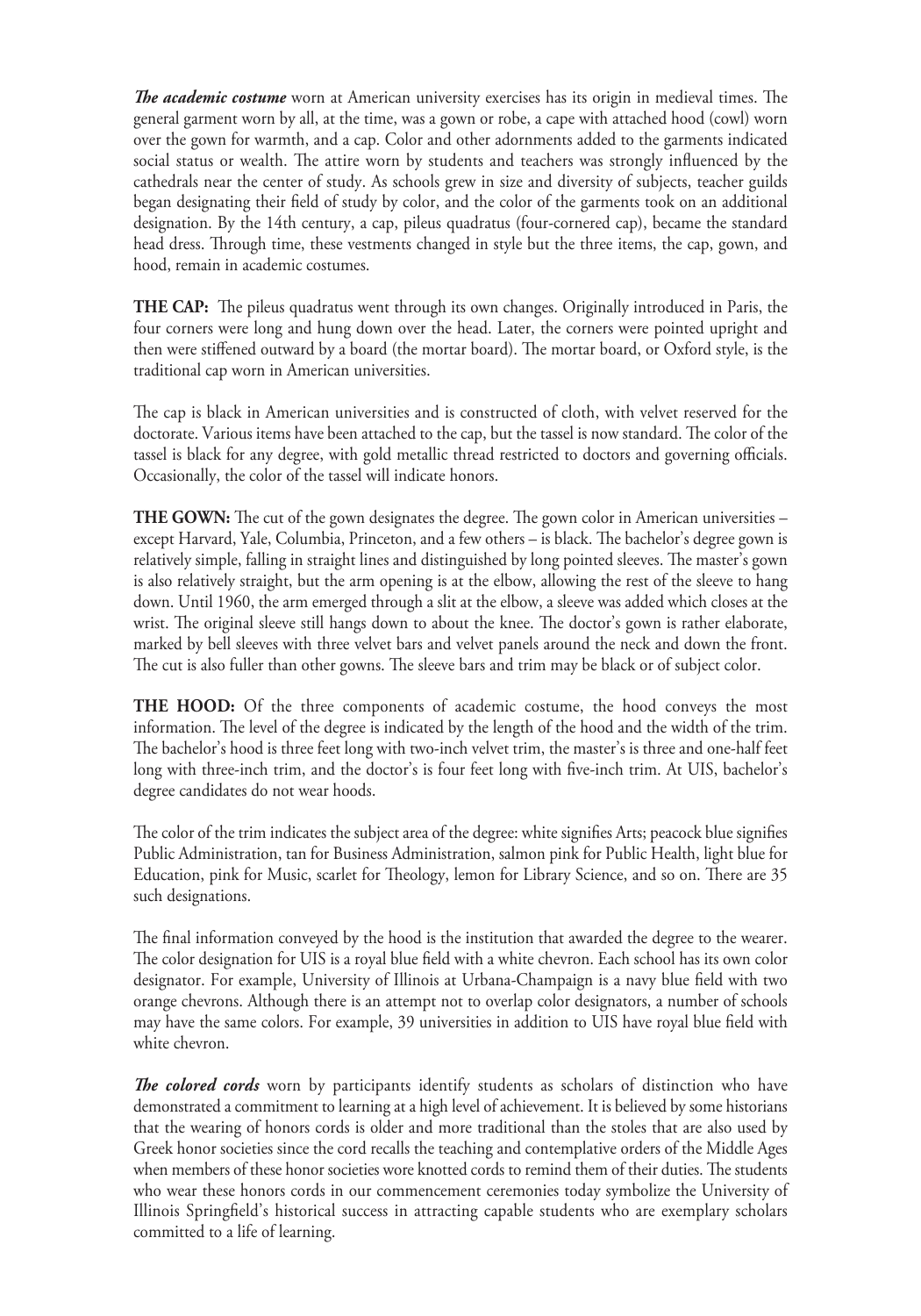### Ceremony Information

*Accessible Seating* is available on the Main and Mezzanine levels. Please see a *Bank of Springfield Center* staff member for assistance.

*ATM* 24-hour banking services are located throughout the downtown area.

*Cell phones and electronic devices* should be silenced upon entering as a courtesy to other guests and the graduating students.

*Concessions* will be open for your convenience. Please note concessions will close approximately 10 minutes prior to the beginning of each ceremony and will reopen after each ceremony begins.

*Elevators* to all levels are located in the main lobby.

*Lost and Found* items will be turned into the *Bank of Springfield Center's* Administrative Office and may be collected after the event. Call 217-788-8800 for further information.

*No Smoking* In accordance with the Illinois Clean Air Act, smoking is not allowed anywhere in the *Bank of Springfield Center*.

*Overflow Seating* is available on the lower level.

*Photography/Videotaping* Persons wishing to videotape or take photos must remain seated.

*Restrooms* are located on the Main and Mezzanine levels in each corner and accessible restrooms are also located on those levels.

*Webcast* Each ceremony will be webcast at **uis.edu**.

*A photograph of each graduate will be taken as the graduate meets the Chancellor. The photographer will also be available after each ceremony in the lower level of the Bank of Springfield Center.*

# Acknowledgments

*Usher Services* – The Sangamon Auditorium Volunteer Association has provided its services to assist with the ceremonies on behalf of the University of Illinois Springfield.

*Volunteers* – A special thank you to all of the students, faculty, staff, and alumni who have volunteered their time to help make today's ceremonies special for graduates and their guests.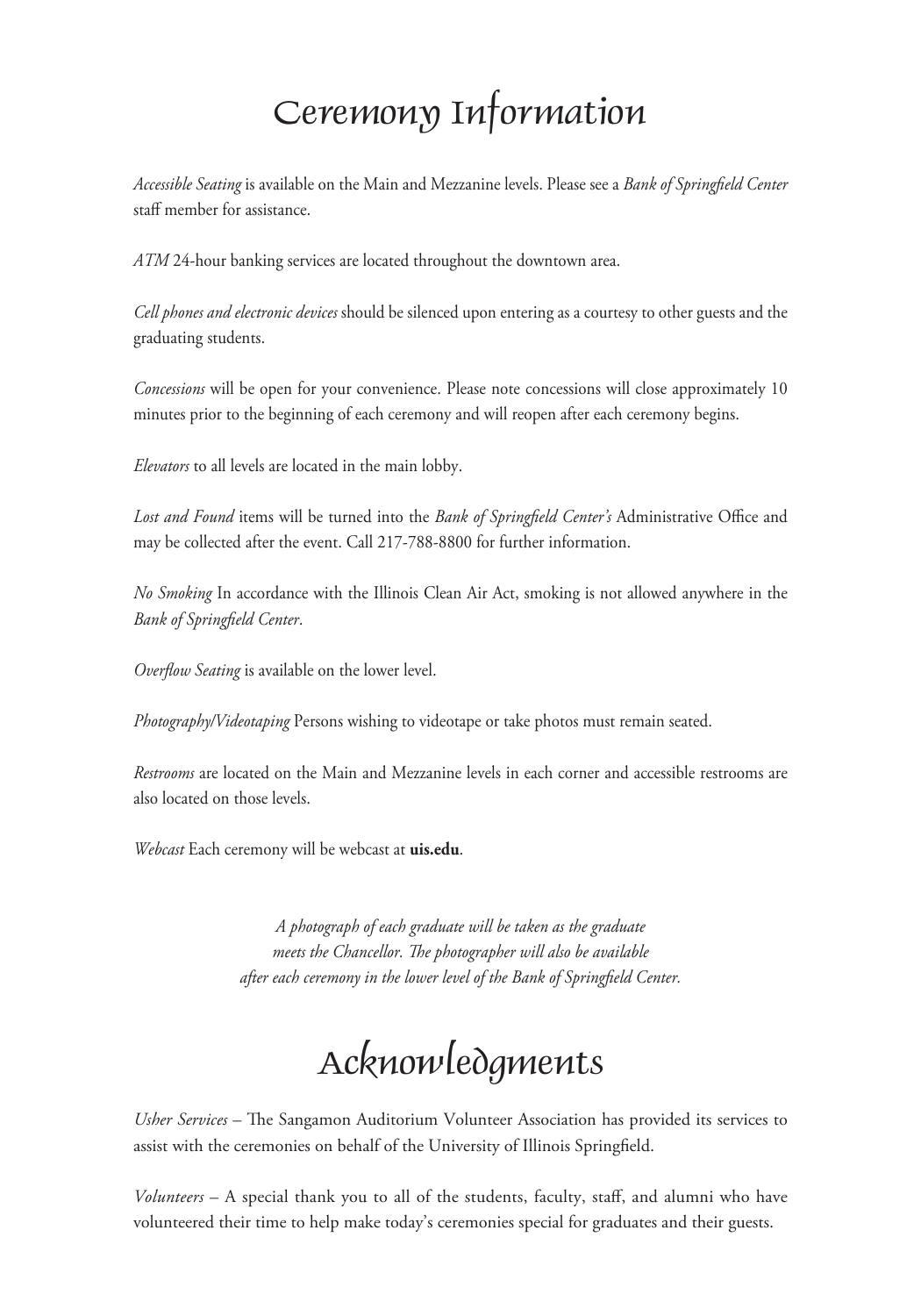# Development of the Campus

 The University of Illinois Springfield is located on 746 acres on the southeast side of the capital city, near Lake Springfield. The campus comprises:

**The Legacy Campus,** built in the early 1970s, is home to the university's first buildings. Originally intended as "temporary," these buildings have been renovated for many purposes over the years. Among their current occupants are Health Services, International Student Services, NPR Illinois radio, Illinois Issues magazine, a child care center, art studios and music rehearsal rooms, Human Resources, and the Exercise Science, Athletic Training, and Nursing academic programs.

**Norris L Brookens Library** was completed in 1975. A major learning/resource center designed to support the university's academic programs, the library also houses Brookens Auditorium; the College of Education and Human Services; the Center for Online Learning, Research and Service; and the Center for Academic Success.

**Public Affairs Center** opened in 1980. The building houses the College of Public Affairs and Administration, the university's administrative offices, the Center for State Policy and Leadership, the Studio Theatre – home to UIS Theatre productions – and the UIS Performing Arts Center, which hosts more than 100 music, theater, and dance performances annually and is home to the Illinois Symphony Orchestra and Springfield Ballet Company.

**Health and Sciences Building,** opened in 1992, houses UIS biological and physical sciences and the computer science program in high tech labs. The building is also home to the UIS Visual Arts Gallery.

**Lincoln Residence Hall**, completed in 2001, is a state-of-the-art residential facility for freshmen and sophomores.

**University Hall**, opened in 2004, is home to the College of Liberal Arts and Sciences, College of Business and Management, and the offices within Enrollment Management, including Admission, Financial Assistance, Orientation, and Office of the Registrar.

**The Recreation and Athletic Center,** opened in 2007, houses a sports arena, fitness facilities, and an indoor running track. The arena is home to the UIS Prairie Stars men's and women's basketball teams and the volleyball team.

**Founders Residence Hall**, opened in 2008, is UIS' second residence hall for freshmen and sophomores. The 200-bed facility also features classrooms and the offices of several student services. The hall has a green roof in order to conserve energy.

The **UIS quad**, located in the center of campus, features a colonnade, fountain, and the newest addition, a life-size sculpture of Abraham Lincoln, titled "The Young Lawyer."

The **UIS Student Union** opened in January of 2018 on the south end of the quad. The two-story, 50,000- square-foot facility is a hub for student life and fosters a greater sense of community on the growing campus. It includes dining services, a coffee shop, a ballroom, a Student Leadership Center, volunteer offices and workspaces for student organizations.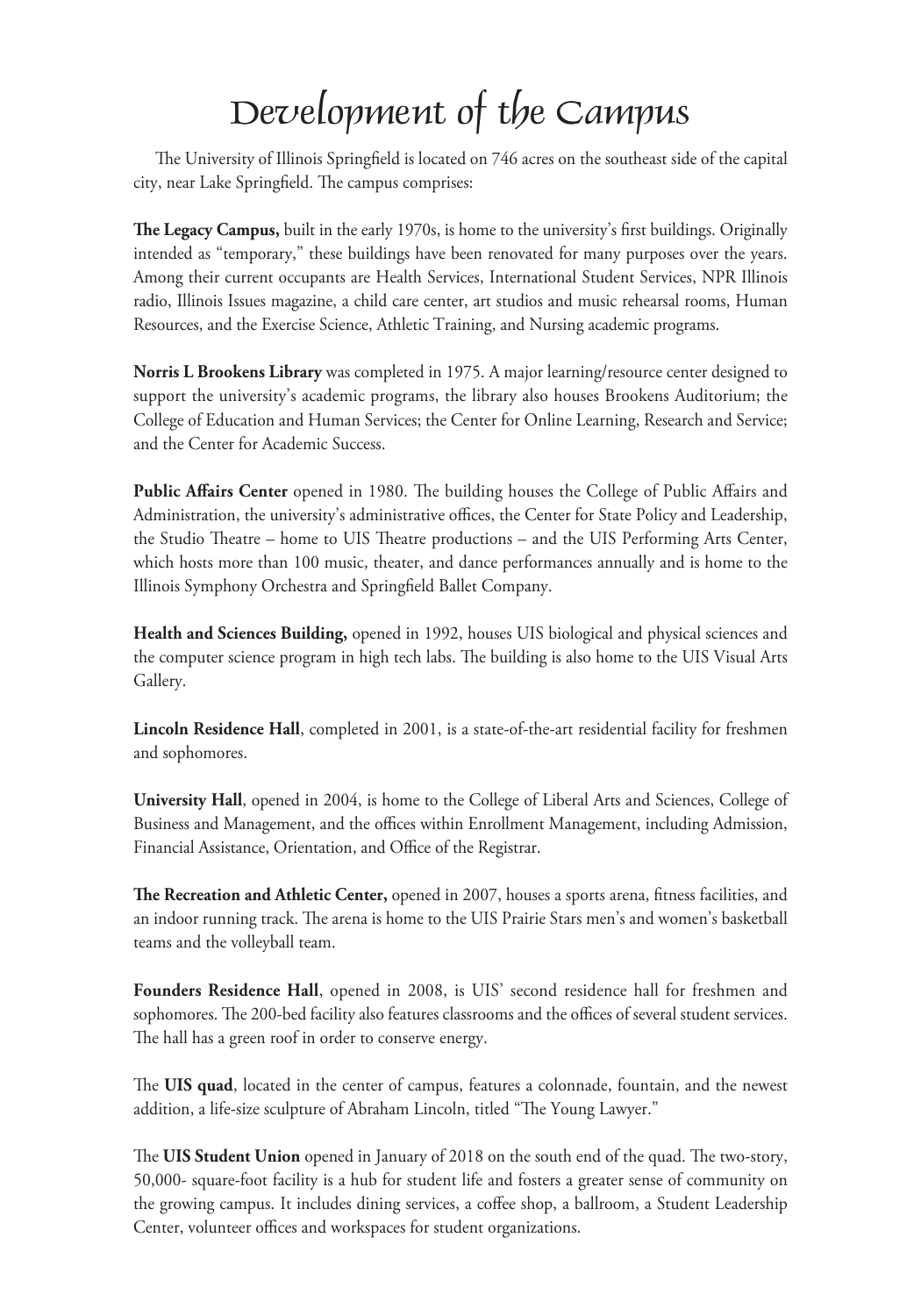### About the University of Illinois **Springfield**

 The University of Illinois Springfield was established in 1970 as Sangamon State University and became the third university in the University of Illinois System in 1995.

For its first thirty years, the university was an "upper division" university, enrolling only juniors, seniors and graduate students. It quickly became renowned for its focus on serving the needs of adults who wanted to finish their undergraduate degrees or earn a master's degree.

UIS enrolled its first class of Capital Scholars Honors freshmen in 2001 and then expanded the freshman class significantly in the fall of 2006. With today's graduating class, UIS now has over 44,000 alumni worldwide.

UIS enrolls about 4,000 students and has 101 degree programs.

 UIS is a place where leadership is lived every day by faculty and students. They have an abundance of opportunities to collaborate in a very supportive community environment. The result is a graduating class comprised of today's and tomorrow's leaders.

# Congratulations to all of our graduates.

Professional photography was provided today by GradImages. Questions regarding photographs should be addressed directly to GradImages (gradimages.com). Photographs of today's ceremonies will also be available on the UIS Commencement website (uis.edu/commencement).

Today's ceremonies are also available on DVD. If you would like to purchase a ceremony DVD, contact the Office of Electronic Media at 217-206-6799.

If you would like additional information about the University of Illinois Springfield, please visit uis.edu.